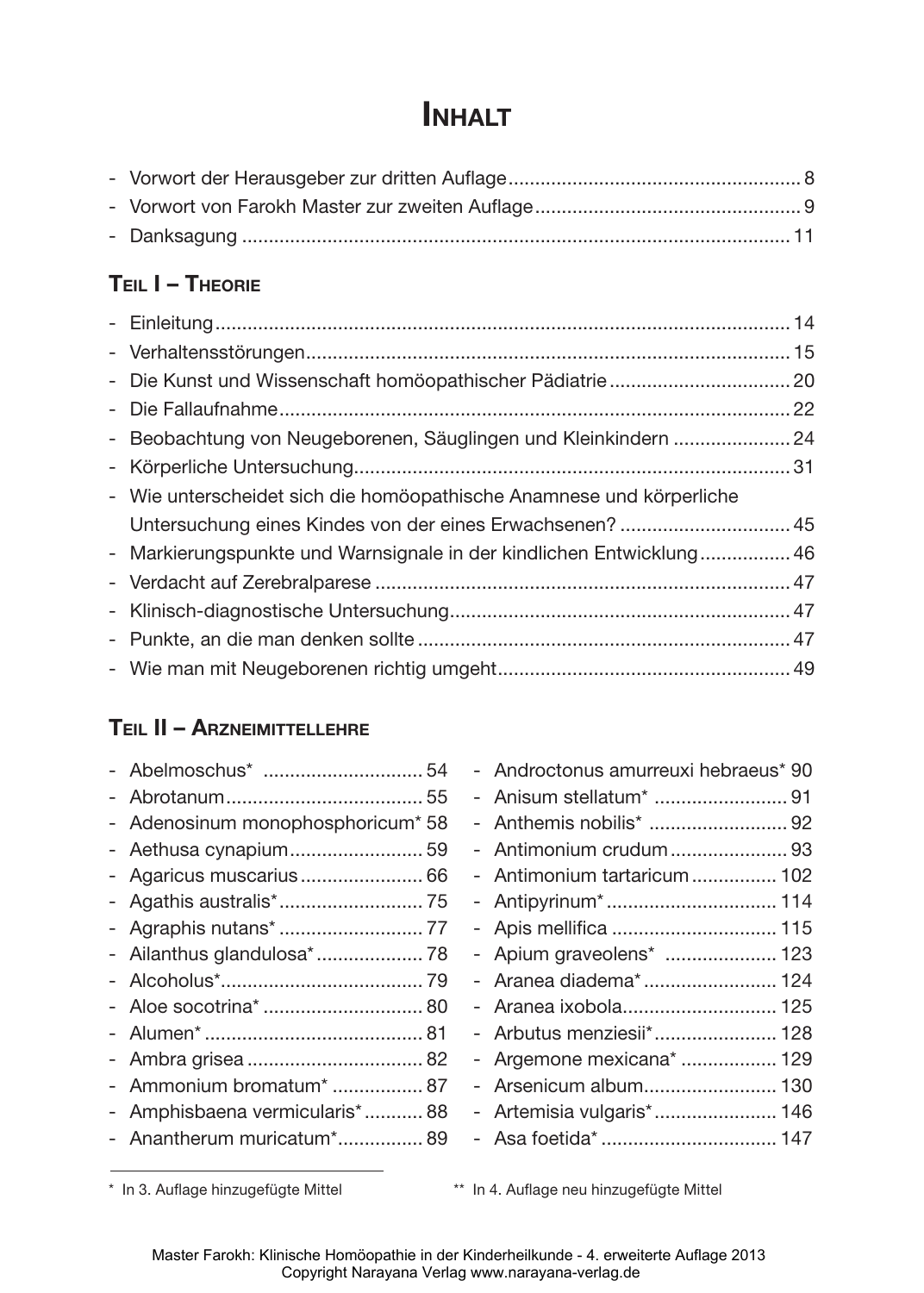| $\overline{a}$           | Asarum europaeum* 148             |  |
|--------------------------|-----------------------------------|--|
|                          | Atrax robustus* 149               |  |
| $\overline{a}$           | Atropinum sulphuricum* 150        |  |
| $\overline{a}$           | Aurum metallicum 151              |  |
| $\overline{a}$           | Bacillinum Burnett  159           |  |
| -                        |                                   |  |
| -                        | Baptisia tinctoria*  165          |  |
| $\overline{a}$           | Barium carbonicum  166            |  |
| $\overline{a}$           | Barium muriaticum* 176            |  |
| $\overline{a}$           | Barium phosphoricum 177           |  |
| $\overline{a}$           | Barium sulphuricum  179           |  |
| $\overline{a}$           |                                   |  |
| $\overline{a}$           | Bellis perennis* 195              |  |
| -                        | Benzoicum acidum*  196            |  |
| $\overline{a}$           | Bismuthum subnitricum* 197        |  |
| $\overline{a}$           | Borax veneta  198                 |  |
| $\overline{a}$           | Bovista lycoperdon*  206          |  |
| $\overline{a}$           |                                   |  |
| $\overline{a}$           | Bryonia alba 208                  |  |
| -                        |                                   |  |
| -                        | Calcium aceticum <sup>*</sup> 234 |  |
| $\overline{a}$           | Calcium bromatum* 235             |  |
|                          | Calcium carbonicum  236           |  |
| -                        | Calcium causticum* 247            |  |
| $\overline{\phantom{0}}$ | Calcium hypophosphoricum* 248     |  |
| $\overline{a}$           | Calcium lacticum* 249             |  |
| -                        | Calcium muriaticum 250            |  |
| -                        | Calcium phosphoricum  252         |  |
| -                        | Calcium picricum <sup>*</sup> 260 |  |
|                          | Calcium silicatum  261            |  |
| -                        |                                   |  |
|                          | Carcinosinum  272                 |  |
|                          | Castoreum canadense* 278          |  |
|                          |                                   |  |
|                          |                                   |  |
| $\overline{\phantom{0}}$ | Chenopodium anthelminticum*297    |  |
|                          | China officinalis  298            |  |
|                          | Chironex fleckeri*  309           |  |
|                          | Chloralum hydratum* 310           |  |
|                          | Chlorpromazinum 311               |  |
| $\overline{a}$           |                                   |  |
| -                        | Cicuta virosa 314                 |  |

|   | Cina maritima  320               |  |
|---|----------------------------------|--|
|   |                                  |  |
|   | Coccus cacti*  329               |  |
| - | Coffea cruda 330                 |  |
|   | Colibacillinum* 335              |  |
| - | Copaiva officinalis*  336        |  |
| - | Corallium rubrum*  337           |  |
| - | Crotalus cascavella*  338        |  |
| - | Cuprum metallicum  339           |  |
|   | Cypripedium pubescens*  351      |  |
| - | Desoxyribonucleicum acidum* 352  |  |
|   | Diphtherinum* 353                |  |
| - | Diphtherotoxinum* 354            |  |
| - | Elaps corallinus** 355           |  |
| - |                                  |  |
| - | Equisetum hyemale* 366           |  |
|   | Eucalyptus globulus* 367         |  |
| - | Ferrum aceticum*  368            |  |
| - | Ferrum metallicum 369            |  |
| - |                                  |  |
| - |                                  |  |
| - | Flor de piedra*  378             |  |
| - |                                  |  |
|   |                                  |  |
| - |                                  |  |
| - |                                  |  |
| - | Hedera helix <sup>*</sup> 391    |  |
| - | Heloderma suspectum* 392         |  |
| - | Hippomanes* 393                  |  |
| - | Hyoscyamus niger 394             |  |
|   | Ictodes foetida*  405            |  |
| - | Ignatia amara 406                |  |
| ÷ | Indigo tinctoria*  417           |  |
|   | lodoformium* 418                 |  |
|   |                                  |  |
| - |                                  |  |
| - | Jatropha curcas <sup>*</sup> 421 |  |
|   | Kalium bromatum  422             |  |
| - | Kalium carbonicum 427            |  |
| - | Kalium chloricum* 438            |  |
|   | Kalium muriaticum 439            |  |
|   | Kalium phosphoricum  444         |  |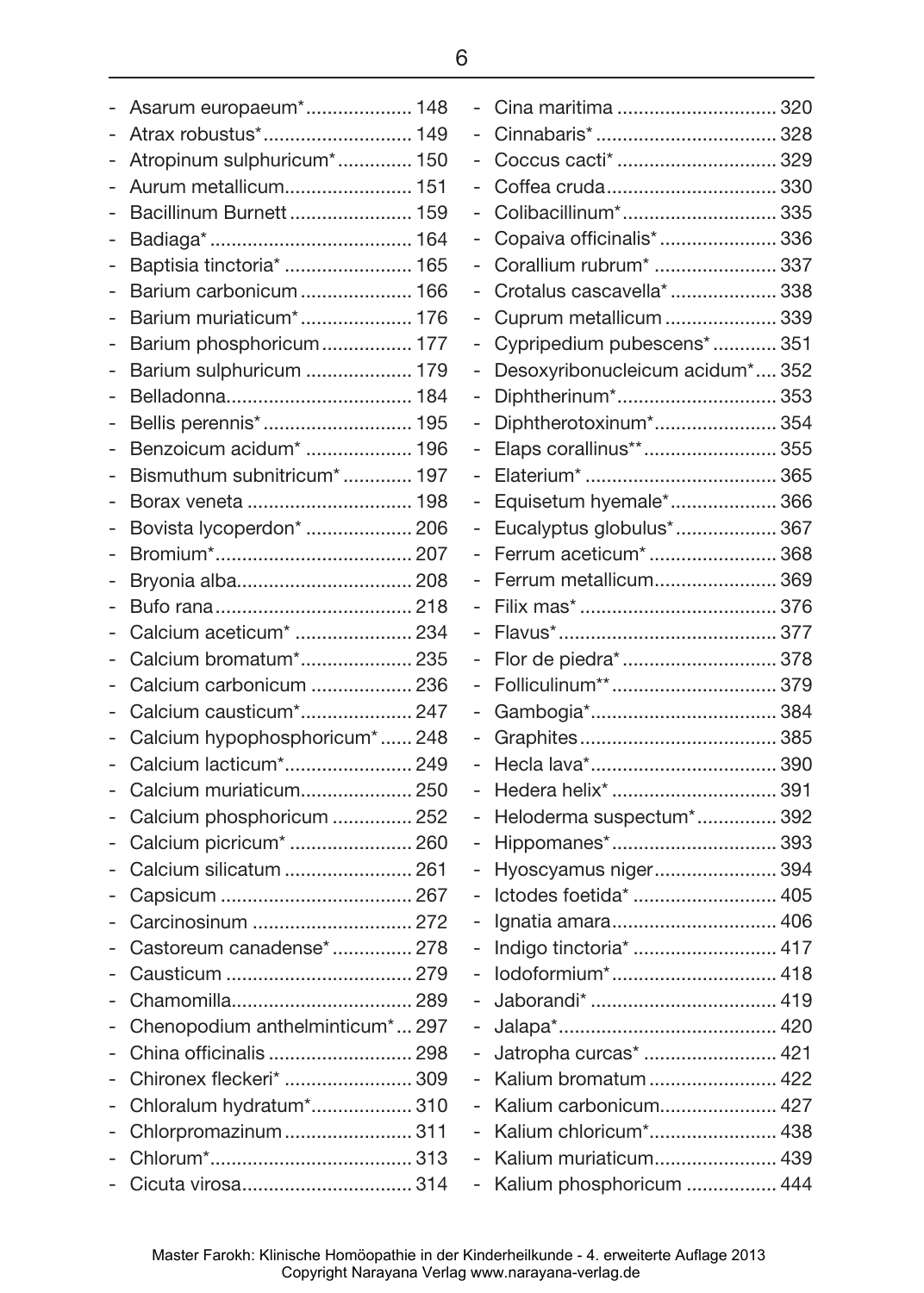|                          | Ketoglutaricum acidum* 449     |  |
|--------------------------|--------------------------------|--|
| -                        | Kreosotum 450                  |  |
|                          | Lac caninum 457                |  |
|                          | Lac caprinum <sup>*</sup> 464  |  |
| -                        | Lac delphinum 465              |  |
| -                        | Lac felinum* 468               |  |
|                          | Lac humanum 469                |  |
| $\overline{\phantom{0}}$ | Lac leoninum  473              |  |
| -                        | Lac vaccinum defloratum**  476 |  |
|                          | Lachesis muta  481             |  |
| -                        | Lacticum acidum* 492           |  |
| -                        | Laurocerasus* 493              |  |
| -                        | Lycopodium 494                 |  |
|                          | Magnesium carbonicum 505       |  |
| $\overline{\phantom{0}}$ | Magnetis poli ambo* 514        |  |
| -                        | Magnetis polus arcticus*  515  |  |
|                          | Magnetis polus australis*  516 |  |
| -                        | Malandrinum*  517              |  |
| -                        |                                |  |
|                          | Medorrhinum  519               |  |
|                          | Mercurius cyanatus* 532        |  |
| $\overline{a}$           | Mercurius dulcis* 533          |  |
| -                        | Mercurius solubilis 534        |  |
|                          |                                |  |
| -                        |                                |  |
| -                        | Mygale lasiodora  552          |  |
| $\overline{a}$           | Naja Tripudians**  556         |  |
|                          | Naphtalinum* 562               |  |
| $\overline{a}$           | Natrium muriaticum 563         |  |
| -                        | Natrium silicium 572           |  |
|                          | Natrium sulphuricum  577       |  |
|                          | Nitricum acidum  583           |  |
|                          | Nux vomica 591                 |  |
|                          | Oenanthe crocata* 600          |  |
|                          |                                |  |
|                          | Oleum animale aethereum*  602  |  |
|                          | Oleum jecoris aselli*  603     |  |
|                          |                                |  |
|                          | Palladium metallicum** 612     |  |
|                          |                                |  |

| - | Pinus silvestris* 628         |  |
|---|-------------------------------|--|
|   | Pituitaria anterior* 629      |  |
| - | Platinum metallicum  630      |  |
| - | Plumbum metallicum 635        |  |
| - |                               |  |
|   | Pulsatilla pratensis 652      |  |
| - | Rheum palmatum  663           |  |
| - | Ribonucleinicum acidum* 667   |  |
|   | Saccharum album* 668          |  |
|   | Saccharum officinarum  669    |  |
| - | Sambucus nigra*  676          |  |
| - | Sanicula aqua 678             |  |
|   | Scutellaria lateriflora*  684 |  |
| - |                               |  |
| - | Sepia officinalis  686        |  |
| - |                               |  |
| - | Squilla maritima*  707        |  |
| - |                               |  |
| - |                               |  |
|   |                               |  |
| - | Sulphur iodatum 738           |  |
| - |                               |  |
| - | Tarentula hispanica 752       |  |
| - | Teucrium marum verum*  763    |  |
| - | Theridion curassavicum  765   |  |
| - |                               |  |
|   | Thuja occidentalis 770        |  |
| - | Thyreoidinum* 779             |  |
| - | Tuberculinum avis*  780       |  |
|   | Tuberculinum bovinum  781     |  |
|   | Tuberculinum marmoreck* 790   |  |
|   | Vaccine attenue bilie*  791   |  |
|   | Veratrum album  792           |  |
|   |                               |  |
| - | Viola odorata*  800           |  |
| - |                               |  |
| - | Zincum metallicum  802        |  |
|   |                               |  |

# **Teil III – Klinisches Repertorium**

|--|--|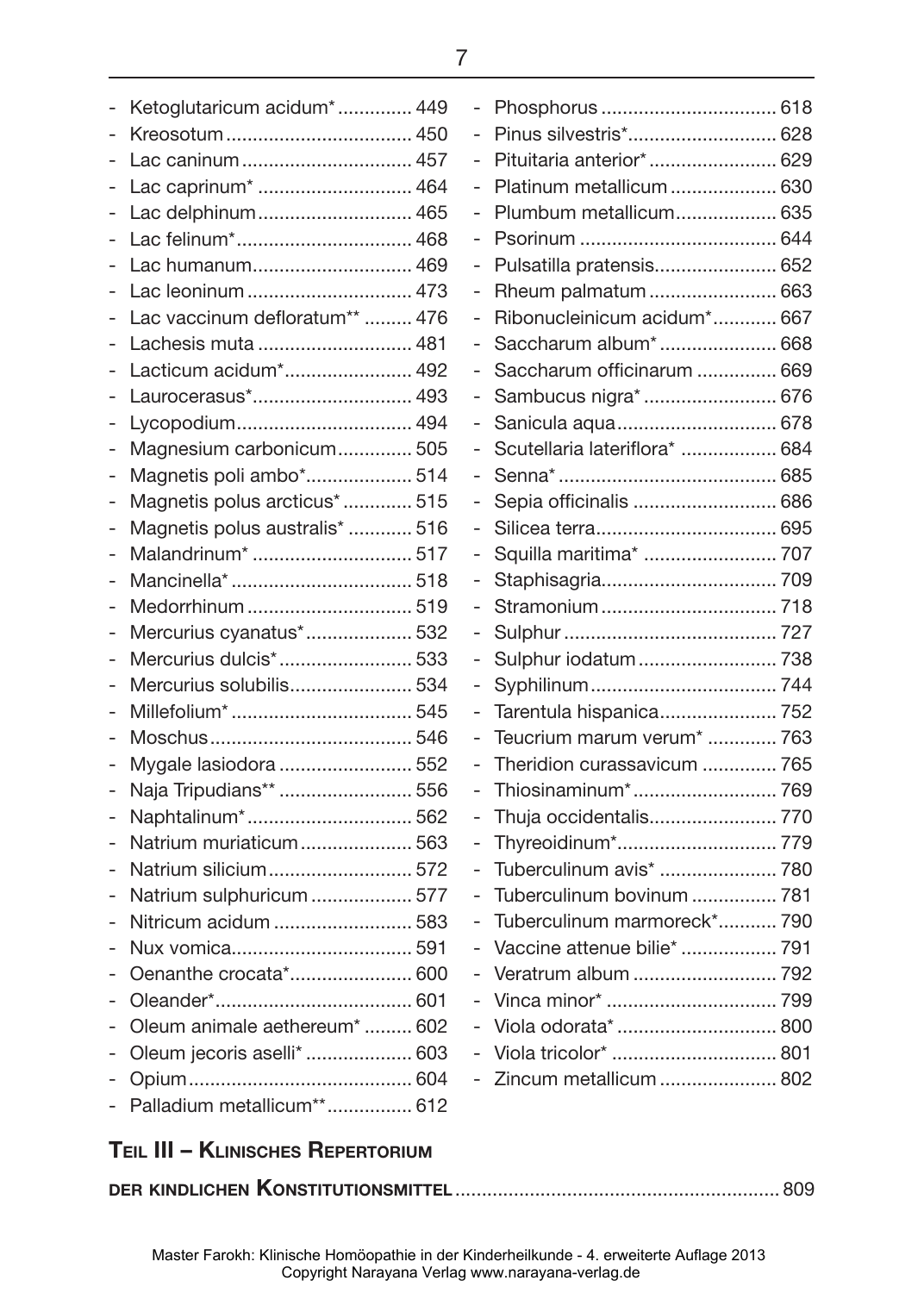# **Vorwort der Herausgeber zur vierten Auflage**

Die starke Nachfrage und die kurzen Abstände der Neuauflagen dieses Buches sprechen für sich. Es ist zu einem Bestseller der homöopathischen Kinderheilkunde geworden. Beständige Überarbeitung und Erweiterung formten seit der Erstfassung 2006 ein umfassendes Nachschlagewerk. Farokh J. Master gehört zu den erfahrensten Kollegen weltweit - er weiß um die Notwendigkeit in der Fülle der homöopathischen Literatur wichtiges, klinisch relevantes, Wissen von Unwichtigem zu trennen. Das wird in diesem Buch deutlich. Jeder Arzneieintrag ist sorgfältig erarbeitet - eine Verschreibung nach diesem Symptomenkatalog wird mit großer Wahrscheinlichkeit gelingen. Umso mehr freuen wir uns über die fünf neuen, ausgewählten Arzneien, die diese 4. Auflage beinhaltet: Lac vaccinum defloratum, Folliculinum, Elaps corallinus, Naja Tripudians und Palladium metallicum. Mögen sie dem Leser und Praktiker von Nutzen sein und ihm viele Heilerfolge in der Praxis bescheren.

*Kandern, im Oktober 2013 Die Herausgebe*r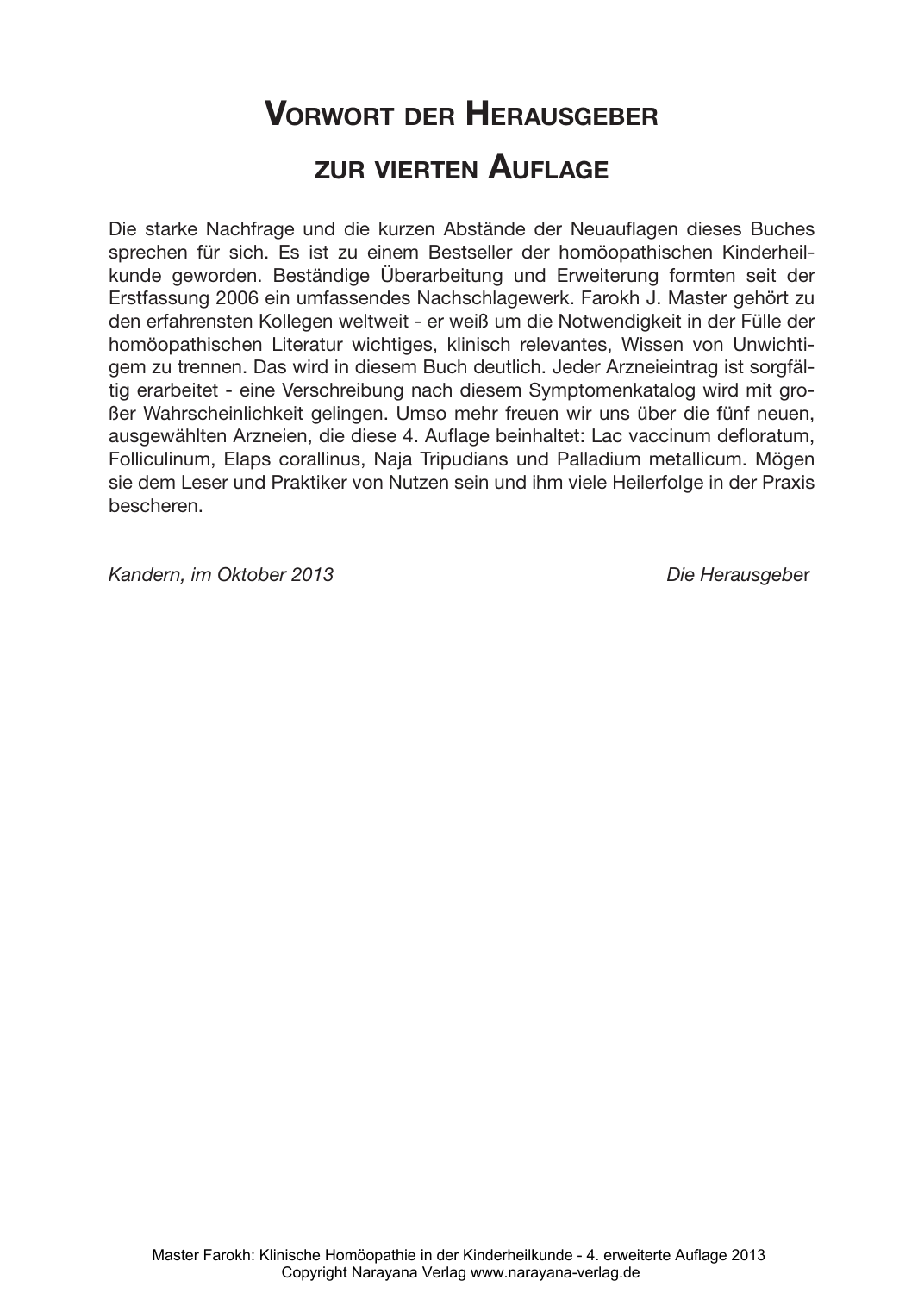# **Vorwort der Herausgeber zur dritten Auflage**

Die "Klinische Homöopathie in der Kinderheilkunde" erfreut sich seit ihrem ersten Erscheinen im Jahre 2007 ungebrochener Beliebtheit. Die vorliegende neue und deutlich erweiterte 3. Auflage wurde komplett überarbeitet und mit 108 neuen Mitteln ergänzt. Dies sind vor allem "kleinere" weniger bekannte Mittel, die sich in Farokh Masters Praxis bei Kindern besonders bewährt haben. Oft sind es nur kurze aber prägnante Arzneimittelbilder, die wertvolle Schlüsselsymptome für diese leicht zu übersehenden Mittel liefern. Es beinhaltet auch Symptome, die speziell die Probleme unserer heutigen Zeit betreffen sowie differentialdiagnostische Hinweise zu anderen homöopathischen Mitteln.

Wir finden Mittel wie *Agraphis nutans*, welches sich u.a. bei Nasenpolypen bewährt hat, *Apium graveolens* bei Wachstumsschmerzen, *Arbutus menziesii* bei teilnahmslosen Kindern, *Artemisia vulgaris* bei Epilepsien, *Bromum* bei Akne, *Chloralum hydratum* bei Zahnen mit Nachtschreck, *Hedera helix* bei Hydrocephalus, *Jatropha curcas* bei cholera-artigen Durchfällen, *Lacticum acidum* bei juvenilem Diabetes, *Laurocerasus* bei zyanotischen Herzerkrankungen, *Squilla maritima* bei Heuschnupfen und *Viola tricolor* bei Impetigo. Die neuen Mittel wurden im Inhaltsverzeichnis mit einen Sternchen gekennzeichnet. Acht bereits vorhandene Mittel wurden erweitert. Damit enthält die 3. Auflage nun 187 Mittel, die sich besonders bei Kindern bewährt haben.

Farokh Masters Hauptwerk besticht nach wie vor mit seinem besonderen Reiz der Originalität. Der bekannte indische Arzt aus Berufung verfügt über eine ungeheure Fülle an klinischer Erfahrung, welche er in die Arzneimittelbilder einfließen lässt. So entstehen sehr lebendige Beschreibungen, die einem in der täglichen Praxis von großem Wert sind.

Beliebt ist auch das erste Kapitel des Werks, welches wertvolle Tipps zur Fallaufnahme wie der Vorgeschichte der Mutter und spezielle Hinweise zur Anamnese bei Neugeborenen und Säuglingen gibt. Durch genaue Beobachtung können bereits die Art des Schreiens, Stillgewohnheiten, Appetit, Gestik, Spielverhalten, Reaktionen auf Geräusche, Vorlieben beim Baden und Schlafen als wichtige Symptome bei der Mittelfindung eingesetzt werden. Ausführlich wird auch die körperliche Untersuchung beim Kind beschrieben.

Kinder sind unsere Zukunft. Wenn wir bereits Kinder erfolgreich homöopathisch behandeln, kann dies sonst oft lebenslang bestehende chronische Krankheiten verhüten. Wir hoffen, mit dieser erweiterten Ausgabe viele neue Anregungen für diese vielversprechende Heilmethode bei Kindern geben zu können.

*Kandern, im August 2010 Die Herausgeber*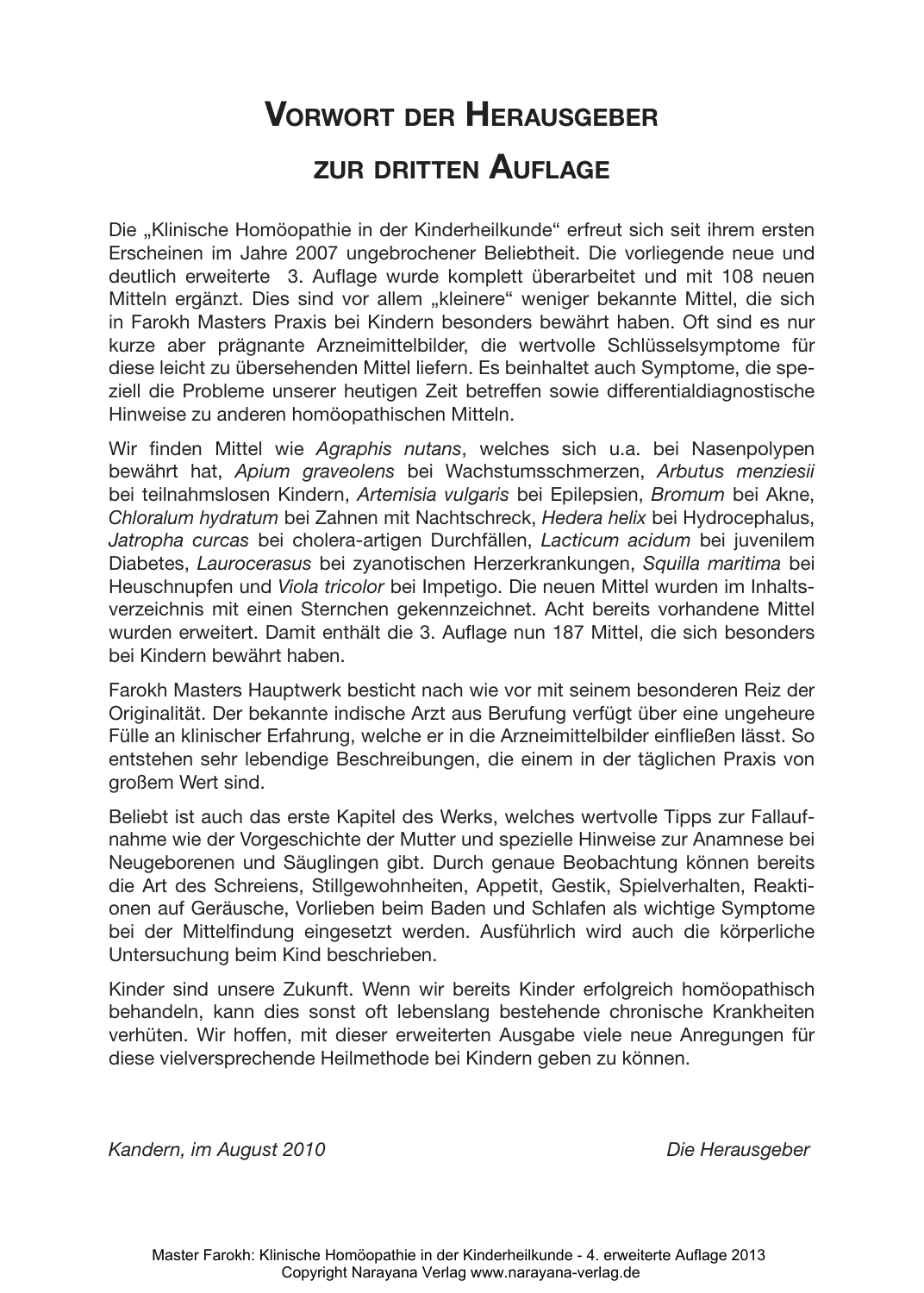# **Beobachtung von Neugeborenen, Säuglingen und Kleinkindern**

Diese Gruppen von Patienten sind am schwierigsten zu beobachten, aber im Laufe von vielen Jahren wurden die folgenden Beobachtungen gemacht, die sich für mich als sehr nützlich erwiesen haben und die ich deshalb weitergeben möchte. Sobald eine Beobachtung festgehalten wird, versuche ich eine passende Rubrik im Repertorium zu finden. Die Wahl der richtigen Rubrik ist auch ein sehr wesentlicher Schritt zum Erfolg in der homöopathischen pädiatrischen Praxis.

Folgende Beobachtungen habe ich oft verwendet:

#### **• Fühlt sich das Neugeborene wohl im Schoß seiner Mutter?**

Zum Beispiel:

- **Fühlt sich nicht wohl in den Armen der Mutter**: Thuj.
- **Fröhlich und glücklich, wenn es auf dem Schoß der Mutter liegt**: Ant-t, Bism-sn, Cham, Gels, Kali-c, Lyc, Phos, Puls, Sanic.
- **• Wie schreit das Neugeborene?**
- Der **Hungerschrei**, der **schmerzhafte Schrei** und der **Schrei, um Aufmerksamkeit** zu bekommen, sollten unterschieden und die Rubriken entsprechend ausgewählt werden.
- Das Schreien aus **Schmerz** ist ein lauter Schrei, gefolgt von einer Pause und dann erneut ein kräftiger Schrei.
- Das Schreien wegen **Hunger** steigert sich von kleinen Schluchzern langsam zu kräftigem Schreien.
- Das Schreien des Babys nach **Aufmerksamkeit** besteht nur aus kleinen, weinerlichen Tönen.
- Beachten Sie, dass es bei schmerzhaften Schreien immer Tränen gibt, während Sie beim Hungerschrei meist keine Tränen sehen.
- **• Arten des Schreiens:**
- **Weicher, Mitleid erregender Schrei**: Puls.
- **Gereizter Schrei**: Calc, Cham, Ipec., Sep usw.
- **Häufiges Schluchzen**: Cham, Cupr, Hell, Hyos, Ign, Lyc, Op, Stram usw.
- **Winselt und wimmert unaufhörlich**: Bell, Borx, Bry, Cham, Cina, Cupr, Nux-v, Rheum, Stram.
- **• Welche Seite der Brust wird bevorzugt?**
- Die Rubriken in *Allgemeines; Seite rechts-* oder *linksseitige Beschwerden* sollten entsprechend berücksichtigt werden.
- **• Saugt das Kind langsam oder kräftig?**
- Für **langsames Saugen** sollte man unter *Gemüt; Langsamkeit essen und trinken* nachsehen: Calc, Hell, Sulph.
- Für **kräftiges Saugen** sollte man unter *Gemüt; Eile Essen, beim* und *Trinken, beim* nachschlagen: Caust, Hep, Lyc, Zinc.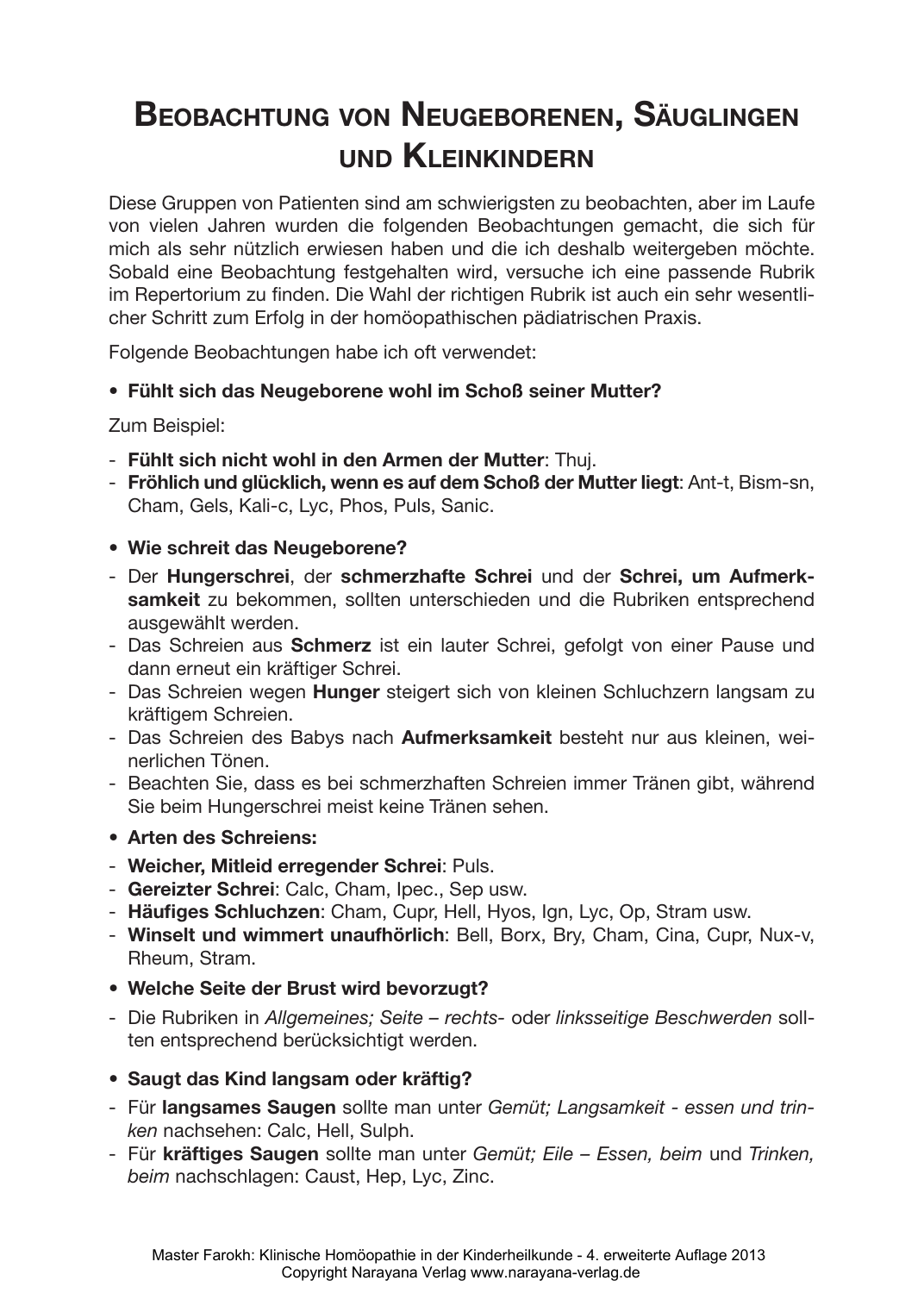- Einige Neugeborene brauchen nur kurz gestillt zu werden und sind sofort zufrieden, während andere längere Zeit saugen und dann, nach wenigen Minuten, wieder heftig danach verlangen, angelegt zu werden. Andere wollen nicht wirklich saugen, sondern brauchen die Brustwarze im Mund zur Beruhigung.
- **Ist nach dem Stillen sofort wieder hungrig**: Calc, Cic, lod, Lyc, Merc, Phos, Psor, Sil.
- **Sehr wenig Appetit**: Alum, Bar-c, Cina, Lac-def, Lac-h, Tub.
- **Befriedigt schon nach einigen Schlucken**: Am-c, Cina, Lyc, Rheum, Sil.
- **• Schläft das Kind beim Stillen ein oder ist das Kind dabei fröhlich, weint es oder wird es unruhig?**
- *Schlaf; Schläfrigkeit, übermächtige Essen, nach*: Calc, Carbo-veg, Lyc, Nux-v usw.
- *Schlaf; Schläfrigkeit Trinken, nach dem*: Nux-m, Ph-ac.
- *Schlaf; Einschlafen Essen, nach dem*: Arum-t, Bov, Calc-p, Graph, Lyc.
- *Gemüt; Ruhelosigkeit Essen*: Borx, Petr.
- *Gemüt; Fröhlich Essen, nach*: Puls.
- *Gemüt; Weinen Essen, nach:* lod, Puls.
- *Gemüt; Weinen Essen, beim*: Bell, Staph.
- *Magen; Schluckauf Essen, beim*: Lac-h, Mag-m, Merc, Samb.
- **• Schwitzt das Kind beim Stillen?**
- *Schweiß; Essen, beim*: Ant-t, Bar-c, Calc, Carbo-veg, Kali-c, Merc, Nat-m, Puls, Sep, Sil usw.
- **• Weigert sich das Kind zu saugen?**
- *Abneigung gegen die Muttermilch*: Borx, Calc-sil, Cina, Merc, Sil usw.
- **• Lässt das Kind Flatus, Urin oder Stuhl während oder nach dem Stillen?**
- *Rektum; Stuhldrang Essen, beim*: Sanic.
- *Rektum; Flatus Essen, nach dem*: Aloe, Ant-c, Op.
- **• Wie wirkt Baden auf das Neugeborene?**
- Neugeborene werden nach der Geburt normalerweise in lauwarmem Wasser gebadet.
- Wenn das Kind beim Baden **schreit, in Konvulsionen fällt oder steif wird**, verwenden Sie die Rubrik *Allgemeines; Baden - heißes Baden - agg*: Apis, Bell, Bry, Gels, lod, Lach, Nat-m, Sulph usw.
- Einige Kinder **baden nicht gern**, auch nicht, wenn sie größer werden. *Allgemeines; Baden - Abneigung gegen Baden*: Am-c, Ant-c, Bell, Borx, Cham, Psor, Puls, Sep, Sulph, Zinc.
- Einige Kinder **baden und spielen gern im Wasser**: *Fröhlich Baden, beim* oder *Verlangen, mit Wasser zu spielen*: Calc-s, Lac-del, Lac-Leo, Tarent.
- Für Kinder, die sich **vor dem Baden fürchten**, können Ant-c oder Sulph nützlich sein.
- Nach dem Bad werden die Neugeborenen wie eine ägyptische Mumie in ein Tuch eingewickelt. Babys, die **frösteln**, **lieben** solche **Wärme und Geborgenheit**, z. B. Sil, Calc, Hep und Psor. Babys, die **heißblütig** sind, strecken zunächst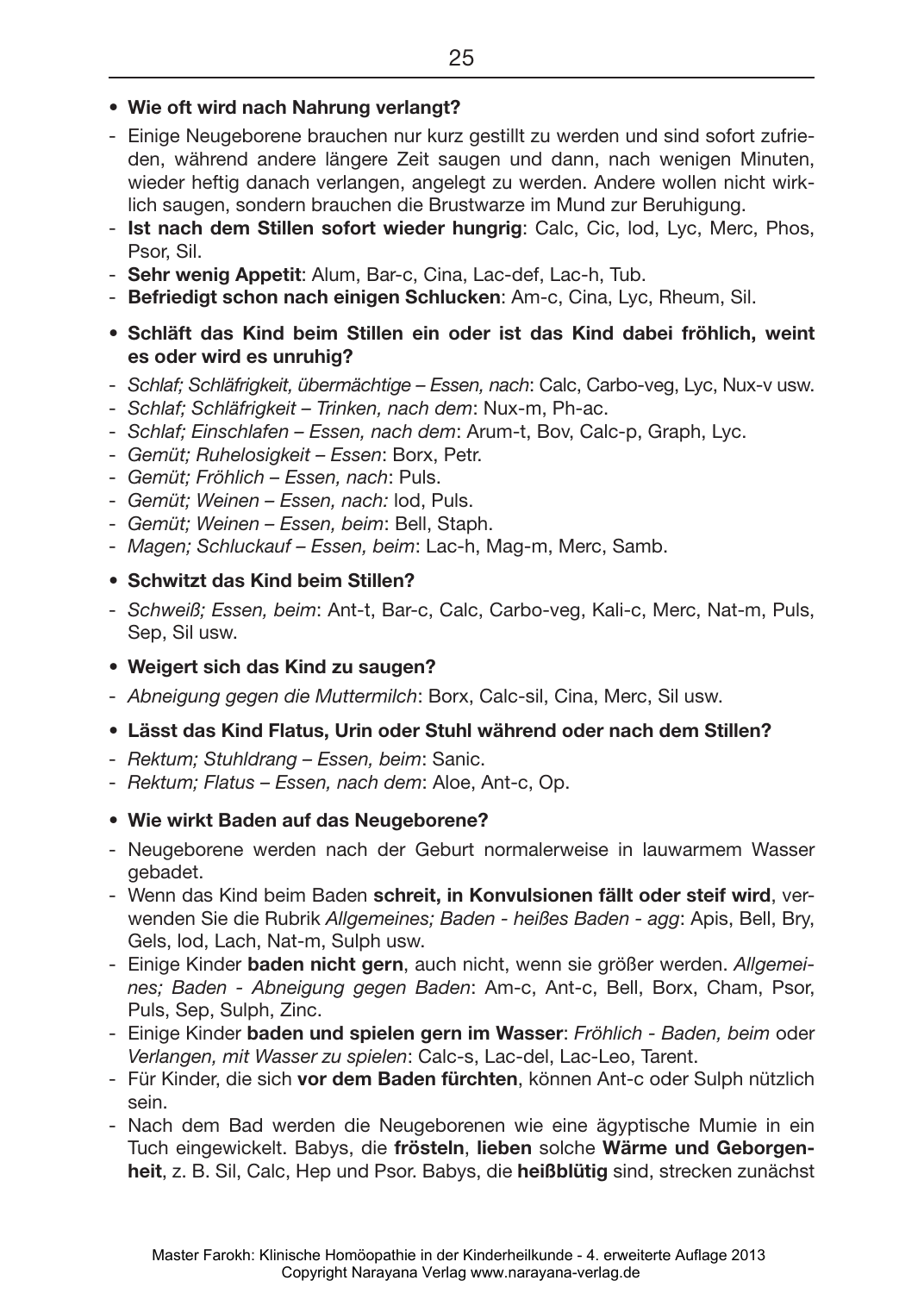# **Antimonium tartaricum**

(Brechweinstein, Kaliumantimonyltartrat – Ant-t.)

# **Charakteristische Merkmale**

#### **Geist**

- ¾ **Abneigung, berührt oder angeschaut zu werden** (Ant-c., Sanic.), mit Gereiztheit.
- ¾ Starkes **Klammern**; selbst wenn das Kind bewusstlos ist, ergreift es die Hand, den Finger oder die Kleidung des Begleiters, der Krankenschwester oder des Arztes (Kali-c., Puls., Stram.).
- ¾ Will nicht bei seinen momentanen Aktivitäten gestört werden (Bry., Nux-v.).
- $\triangleright$  Leicht zu entmutigen und immer unzufrieden (Cham., Cina).
- ¾ Sehr unsichere Kinder, die Gesellschaft brauchen (Bism., Puls., Sil.).
- ¾ Erschrocken über Bagatellen, das Kind fürchtet sich davor, allein gelassen zu werden.
- ¾ Große Furcht vor der medizinischen Untersuchung (Stram.) aus seiner starken Angst vor Berührung.
- ¾ Wenn das Kind irritiert wird, kann es Asthma bekommen; es neigt zu häufigen Bronchopneumonien und Bronchitis.

#### **Körper**

- ¾ **Unwiderstehliche Neigung zu schlafen** (Nux-m., Op.).
- ¾ **Durstlosigkeit** bei vielen Beschwerden oder trinkt wenig und oft (Chin., Ipec., Sep.).
- ¾ Trias: Schläfrigkeit, Schweiß und Schwäche.
- ¾ Ekel vor Essen, Milch und allen möglichen Nahrungsmitteln (Kali-m.).
- ¾ Sehr erleichtert durch Aufstoßen (Carbo-veg., Lyc.).
- ¾ Häufiges Gähnen begleitet die meisten Beschwerden (Lyc).
- ¾ Lungen- und Herzdekompensation mit Atemnot und Zyanose bis zum Schockzustand (Ant-ar.).
- ¾ Pulsierende Blutgefäße (Bell., Glon.).
- ¾ Puls: langsam, kaum wahrnehmbar (Camph.), zeitweilig aussetzend oder Tachykardie.
- ¾ Körperlich empfindlich gegen jede Berührung (Kali-c., Med.).

# **Weitere wichtige Symptome**

#### **Geist**

- • **Beschwerden aufgrund von Wut bei Säuglingen** (Cham.).
- • **Antwortet korrekt, wenn er befragt wird, aber der Stupor kehrt nach dem Antworten schnell zurück** (Arn.).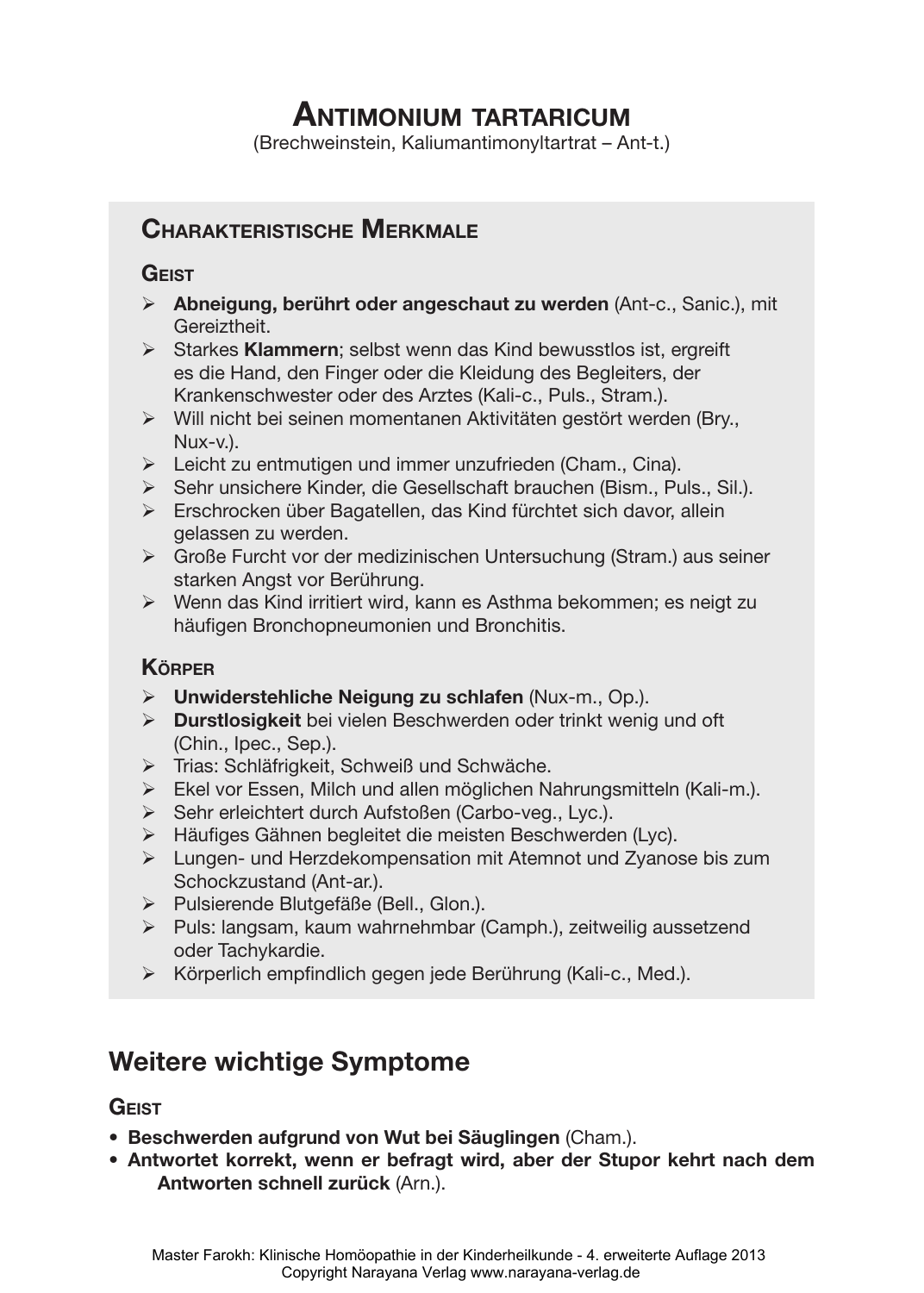- • **Nägelkauen** (Kali-br.).
- Aphasie: Kann nicht sprechen, wenn er nicht atmen kann.
- Das Kind klammert sich die ganze Zeit an der Mutter oder seinem Begleiter fest, besonders wenn es krank ist.
- Leicht durch Kleinigkeiten zu erschrecken.
- Furcht vor Erstickung, aufgrund nächtlicher Atemnot.
- Faul und schläfrig während des Tages.
- Murmeln im Delirium während des Fiebers (Bell., Hyos., Op., Stram.).
- Starrsinnige Kinder mit der Tendenz, immer zu widersprechen und das Gegenteil von dem zu tun, worum sie gebeten wurden (Tub.).
- • Quengelige, weinerliche und stöhnende Kinder.
- • Ruhelose, heulende Babys, die nur beruhigt werden können, wenn sie die ganze Zeit getragen werden (Ars., Cina., Puls.), besonders in aufrechter Position (das wäre mit ihrer Atemnot zu erklären).
- Stampft vor Wut mit den Füßen (Stram.).
- Stupor oder Bewusstlosigkeit bei meningealer Beteiligung.
- Weint oder kreischt vor Wut, wenn er angeschaut oder berührt wird oder wenn sich jemand nähert; er will allein gelassen und nicht angesprochen werden.
- Gereiztes Wimmern Neugeborener beim Erwachen am Morgen (Kali-c., Lyc., Tub.).

#### **Kopf**

- Kopfweh, begleitet von Übelkeit und Erbrechen; besser durch kalte Anwendungen und durch aufrechtes Sitzen im Bett (Cic., Gels.).
- • Schwerer Kopf, kann ihn nicht aufrecht halten; er fällt immer wieder nach hinten.
- Untersuchungsergebnisse:
	- Furunkel (Narc-ps.).
	- Kalter Schweiß auf der Stirn, besonders bei Husten oder Fieber.
	- Krustige, schuppige, ekzematöse Ausschläge auf der Kopfhaut.
	- Milchschorf.
	- Plica polonica (Borx., Lyc., Tub.).
	- Schütteln oder Zittern des Kopfes während eines Hustenanfalls.

## **Augen**

- • **Das Kind neigt dazu, seine Augen immer geschlossen zu halten**.
- • Bindehautentzündung, entstanden aus katarrhalischen Infekten der oberen Atemwege oder während einer Lungenentzündung.
- Photophobie.
- Untersuchungsergebnisse:
	- Bindehaut rot und blutunterlaufen.
	- Dunkle Ringe um die Augen.
	- Stumpfer Blick.
	- Halb geöffnete Augen.
	- Augen sind nach oben gerichtet.
	- Kurzsichtigkeit.
	- Herabhängen des Oberlids.
	- Enge Pupillen (Miosis).
	- Starrende Augen.
	- Schielen.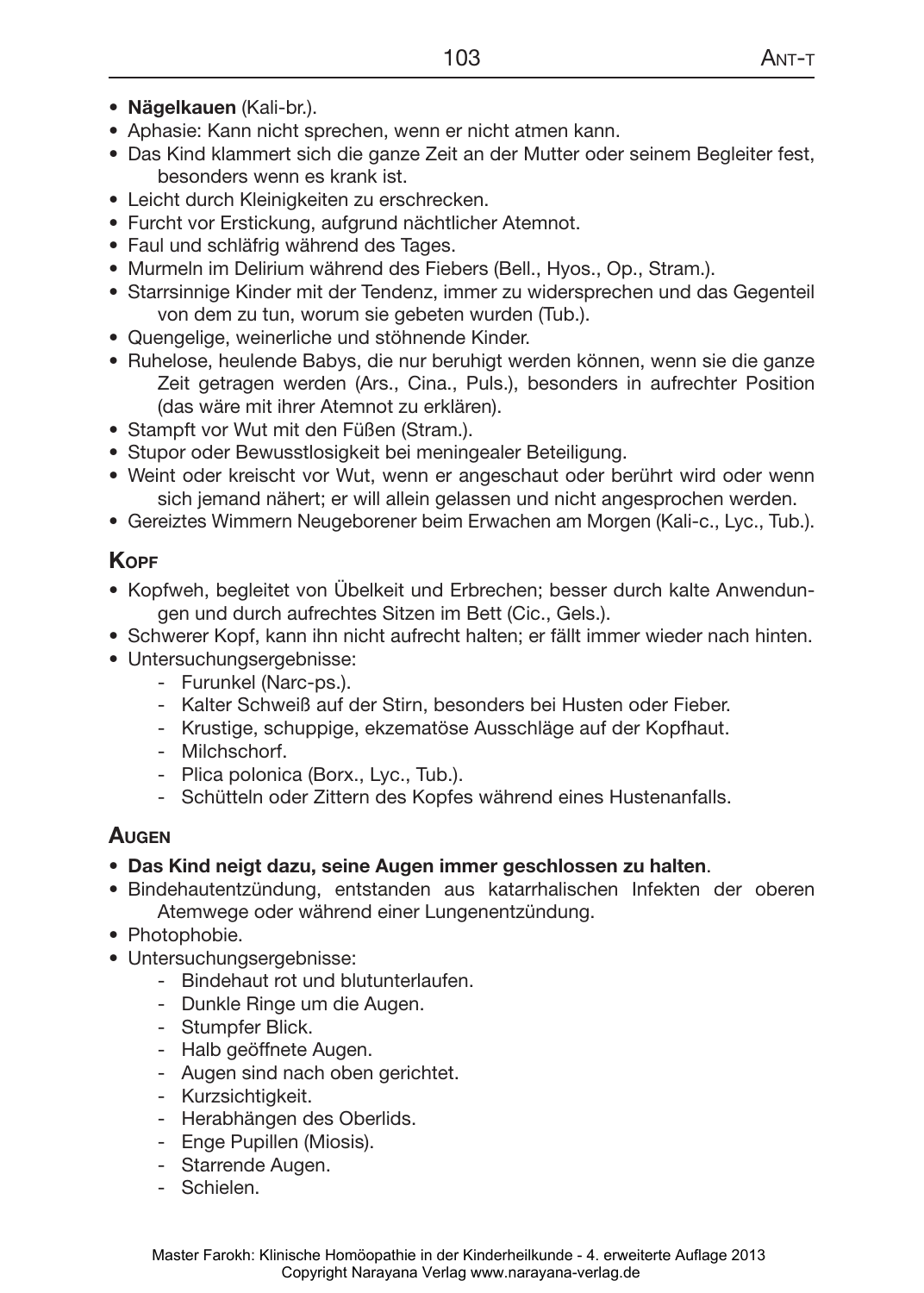- Gerstenkörner.
- Eingesunkene Augen.

#### **Nase**

- • Fließschnupfen mit Verlust des Geschmacks- und Geruchssinns.
- • Niesen bei Fließschnupfen.
- Untersuchungsergebnisse:
	- **Nasenflügelatmung**, besonders bei Neugeborenen mit Lungenentzündung (Lyc., Phos., Sulph.).
	- Hellrotes Nasenbluten bei Schnupfen.
	- Eingedrückte Nase (eingezogen und eingesunken).
	- Rußfarbene Nasenlöcher.
	- Eingesunkene Nase.

## **Gesicht**

- Untersuchungsergebnisse:
	- **Kalter Schweiß auf dem Gesicht** (Verat.).
	- **Auffällige Nasolabialfalte**.
	- Ständiges Zucken des Gesichtes und Unterkiefers (wird oft bei Kollaps beobachtet).
	- Zyanotisches Gesicht mit umschriebener bläulich-roter Verfärbung und bläulichen Lippen.
	- Ödematöse Schwellung des Gesichtes mit trockenen, aufgesprungenen und verschrumpelten Lippen, deren Haut sich leicht abpellt.
	- Hippokratisches, blasses und eingefallenes Gesicht, mit krankem und leidendem Ausdruck.
	- Zittern der Unterlippe.
	- Runzliges Gesicht.

# **MUND**

- Schwierige Zahnung.
- Geschmacksverlust beim Essen, bei Schnupfen.
- • Neigung, mit den Zähnen zu klappern.
- Untersuchungsergebnisse:
	- Trockene, rissige, ausgedörrte Zunge mit einer bräunlich-roten oder weißlichen Verfärbung in der Mitte und roten, aufgerichteten Papillen (Erdbeerzunge): Die **Spitze und die Seiten sind sauber, feucht und rot**.
	- Landkartenzunge mit Zahnabdrücken.
	- Reichlicher, klebriger und dicker Speichelfluss.
	- Schwammiges, gerötetes Zahnfleisch.
	- Soor.
	- Oberlippe hochgezogen.
	- Verstärkte Faltenbildung am Gaumen.

## **Hals**

- • Das Kind neigt zu Erstickungszuständen.
- • Mandelentzündung mit erschwertem und schmerzhaftem Schlucken.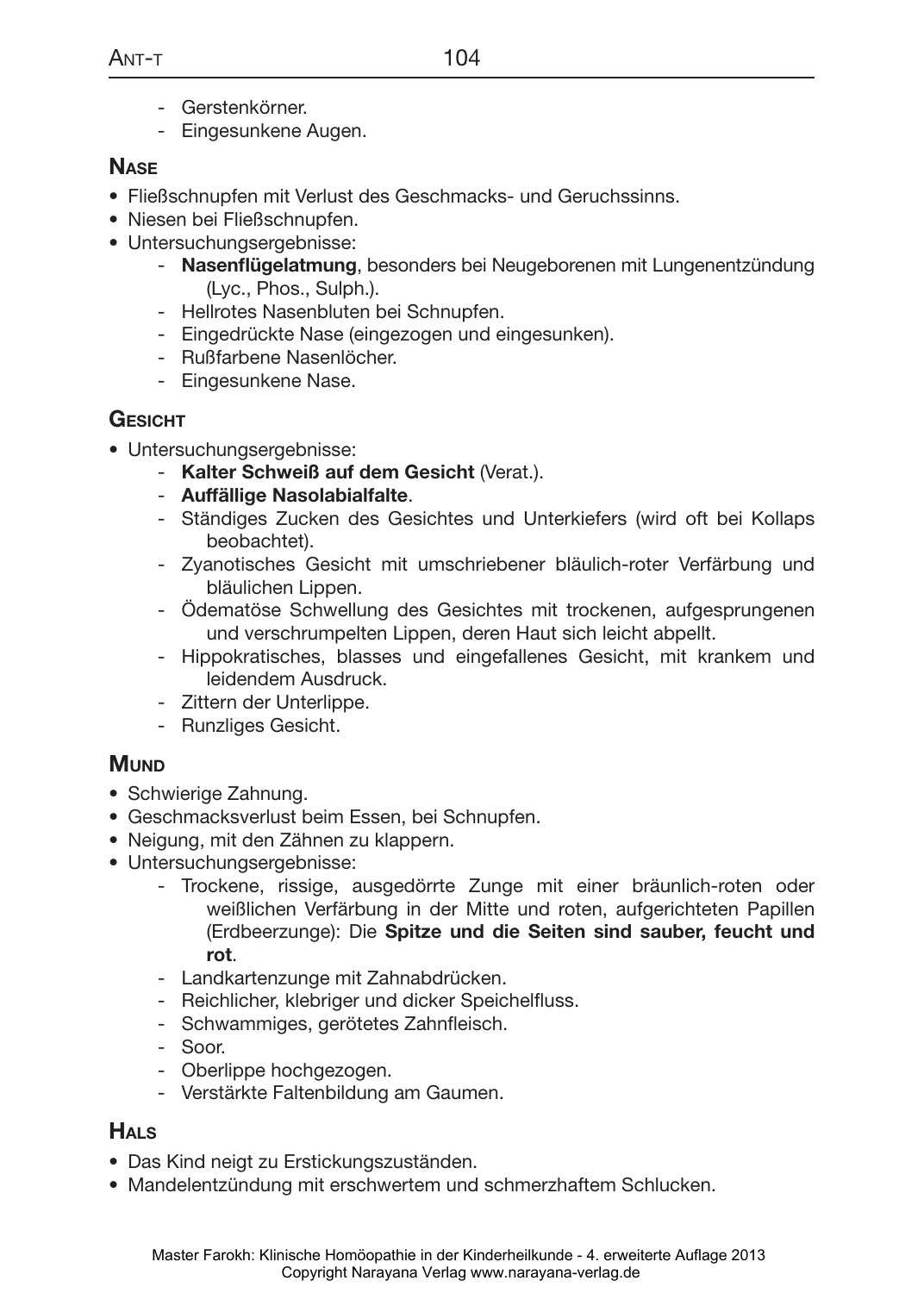- Untersuchungsergebnis:
	- Halsdrüsen tastbar und berührungsunempfindlich.

#### **Magen**

- • **Entweder völlig durstlos oder er trinkt wenig und oft**.
- • **Heftiger Schluckauf beim Neugeborenen**.
- • Sodbrennen und Aufstoßen **nach Milch** in jeder Form.
- • Das Kind erbricht zuerst Schleim, dann aber kommt es aufgrund der starken Anstrengung zu galligem Erbrechen.
- Faulig riechendes Aufstoßen nach dem Trinken von Milch, nachts und nach dem Essen.
- Es ist eine Folter für das Kind, sich zu erbrechen, ebenso wie das Würgen und die Übelkeit unerträglich sind.
- Übelkeit mit großem Abscheu vor dem Essen.
- Heißhunger nach einem Spaziergang im Freien.
- • Der Gedanke an Essen verstärkt die Atemnot, die Übelkeit, den Abscheu vor dem Essen und das Leiden allgemein.
- • Erbrechen: Erbricht alles, was in den Magen gelangt; dabei zittern die Extremitäten; gefolgt von Müdigkeit, Erschöpfung und Schläfrigkeit; dies kann in eine Schocksituation führen, mit eiskalten Händen und Füßen (Verat.); das Erbrochene ist schaumig, grün und wässrig ODER klebrig, schleimig, zäh und dick, mit weißem Schleim, der in großen Mengen ausgeschieden wird.
- • Verschlimmerung: Äpfel, Brot, Butter, mehlhaltiges Essen, Fett, saure Speisen, Erdbeeren und Essig.
- • Verbesserung: Kalte Getränke und kalte Speisen.
- Abneigung: Äpfel, Gurken, Fett, Muttermilch, saure Speisen und Essig.
- • Verlangen: **Äpfel**, Buttermilch, kalte Getränke, **Gurken** (Phos., Verat.), Früchte (saure und saftige), saftige Dinge, Essiggurken, **erfrischende Dinge** und saures Essen.

#### **Abdomen**

- **Krampfartige, zwickende Schmerzen in der Nabelgegend aufgrund von Flatulenz**.
- Kolik bei Stillkindern, mit intensiver Ruhelosigkeit.
- Auftreibung des Abdomens nach jeglichem Essen oder Trinken; gebessert durch Abgang von Flatus.
- • Gastroenteritis (Cholera, E. coli, Rotavirus, Shigella), charakterisiert durch:
	- Kalter Schweiß auf der Stirn.
	- Tiefe, azidotische Atmung.
	- Eingezogene Fontanellen.
	- Trockener Mund.
	- Schneller, flacher Puls.
	- Kahnbauch (kahnförmige Einziehung des Bauches z. B. bei Meningitis tuberculosa, Cholera oder Bleivergiftung, Anm. d. Ü.).
	- Eingefallene Augen.
	- Verstärkte Darmgeräusche.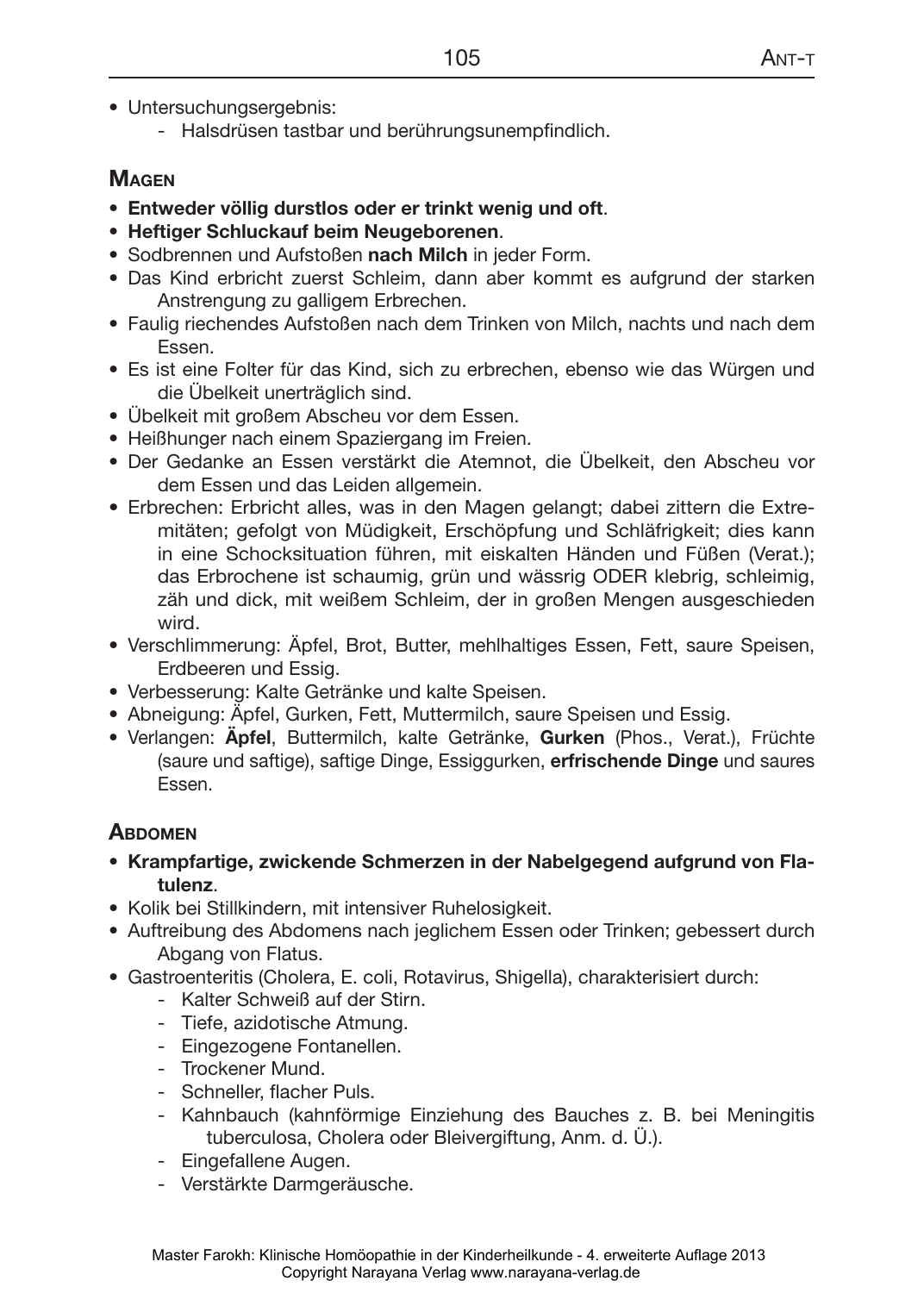- • Poltern im Abdomen mit schneidenden, zwickenden Schmerzen, gefolgt von Durchfall.
- Untersuchungsergebnisse:
	- **Tympanitische Auftreibung des Abdomens**.
	- Aszites.
	- Vergrößerte Leber.

## **Rektum**

- • **Rasche Dehydratation durch reichliche, wässrige Stühle, verbunden mit eiskalten Händen und Füßen**.
- • Diarrhoe: bräunlich-gelb, stinkend und reichlich; mit Übelkeit, Erbrechen und intensiver Ruhelosigkeit; verschlechtert durch das Essen von Früchten, kalten Speisen und Getränken im Sommer; Dehydratation (Grad 2) bei niedrigem Kalium-Spiegel.
- Harte Stühle, die sich mit weichen abwechseln.
- • Infektiöse Diarrhoe bei mit der Flasche ernährten Babys (E. coli, Klebsiella, Proteus, Pseudomonas, Staphylococcus aureus).
- • Unwillkürlicher Stuhlabgang.
- Übelriechender Flatus.
- • Reiswasser-Stühle bei Cholera infantum, mit weißlichem Belag auf der Zunge und kaltem Schweiß auf dem Gesicht.
- Untersuchungsergebnisse:
	- Stuhl-Kultur: Vibrio cholerae, E. coli, Shigella.
	- Stuhl-Untersuchung: Entamoeba vermicularis.

#### **Harnwege**

- Reichlicher, unwillkürlicher Urinabgang nachts.
- Milchiger oder dunkelroter Urin oder sehr streng riechend.
- Untersuchungsergebnis:
	- Urin: Albumin +, Epithelzellen ++, Glukose und Erythrozyten ++.

#### **Kehlkopf und Luftröhre**

- Heisere oder schwache Stimme.
- • Schmerz in der Kehle beim Husten, der das Kind an seinen Hals greifen lässt.
- • Kitzeln in Kehle und Luftröhre, das zu häufigem Räuspern und Aushusten führt.
- Untersuchungsergebnis:
	- **Rasselnder Schleim** in Kehle und Luftröhre.

#### **Atmung**

- • Atemnot mit Husten **nach Mitternacht** (besonders nach 3 Uhr); kann beim besten Willen nicht liegen; fühlt sich **besser, wenn ihm Luft zugefächelt wird**, wenn er Schleim aushusten kann, auf der rechten Seite liegt oder aufrecht sitzt.
- Stocken der Atmung beim Husten.
- • Atemlosigkeit, die das Kind dazu veranlasst, seine Abdominal- und anderen Atemhilfsmuskeln einzusetzen.
- Gleichzeitiges Husten und Keuchen.
- Nach Luft schnappen während der Einatmung, gefolgt von langsamer, lauter, verlängerter Ausatmung.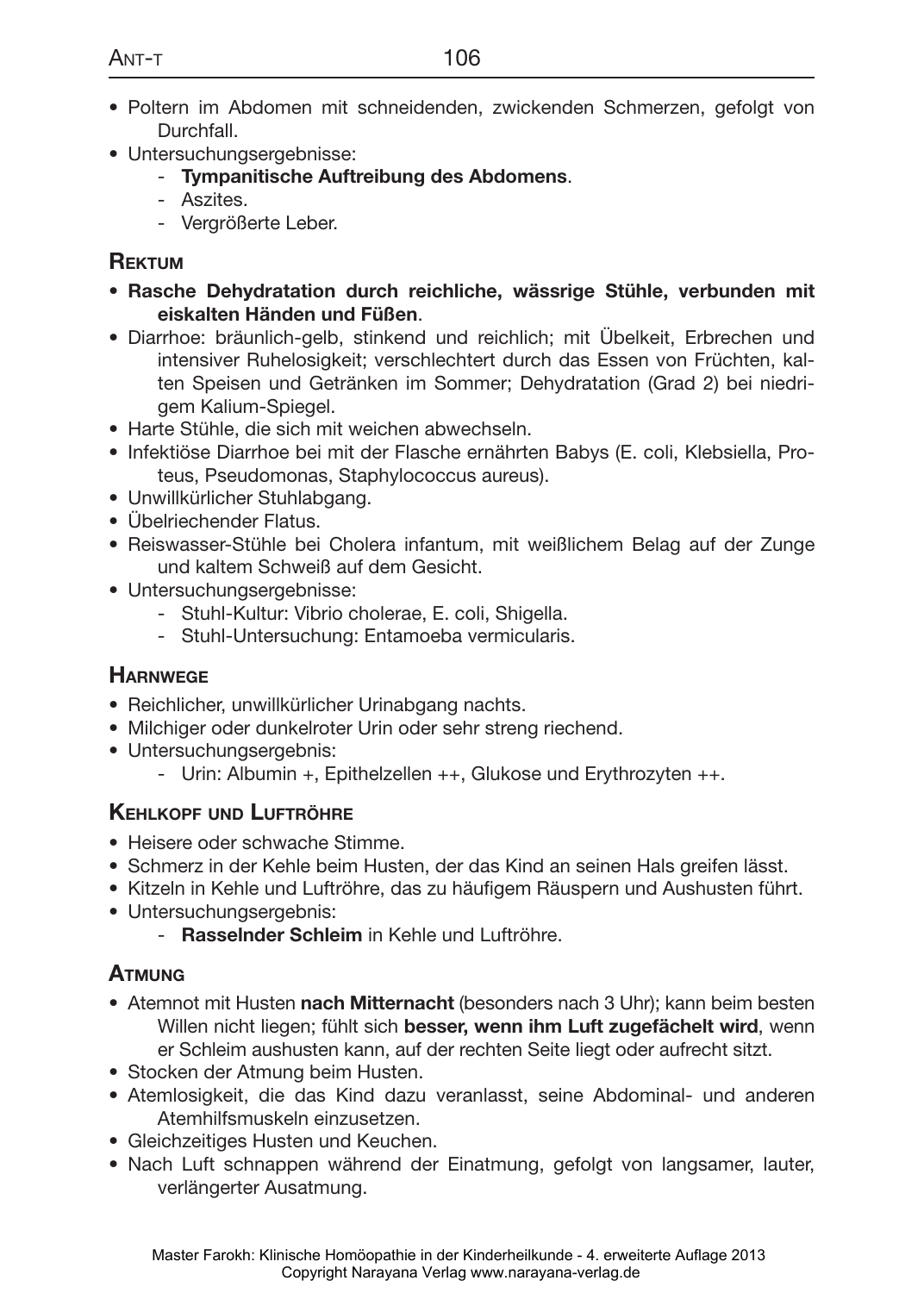- Stöhnende Atmung.
- Neugeborenenasphyxie mit zyanotischer Gesichtsfarbe.
- Rasseln oder nach Luft schnappen, nach Husten und beim Hinlegen; der Atem fühlt sich kalt an; Kälte der unteren Extremitäten.
- • Sekrete füllen die Bronchien, aber dem Kind fehlt die Kraft, sie auszuhusten.
- • Plötzliche, nächtliche Asthmaanfälle durch kaltes, nasses Wetter, unterdrückten Husten und Auswurf; gebessert, wenn der Auswurf herausgebracht werden kann.
- Untersuchungsergebnisse:
	- ZNS-bedingte Hyperventilation.
	- Keuchen oder ungleichmäßige, irreguläre Atmung während des Schlafes.
	- Pfeifende oder röchelnde Atmung.

## **Asthma**

- • **Starkes Rasseln, aber sehr wenig Auswurf** (Kali-s.: Übermäßiges Rasseln, aber keine Erschöpfung und Schläfrigkeit).
- Nach Luft schnappen zu Beginn jedes Husten-Anfalls.
- Durstlosigkeit bei Asthma.
- Die Stimme ist sehr schwach und unhörbar.
- Modalitäten:
	- Besserung durch **Herumgetragenwerden in aufrechter Position**; Aufsitzen und frische Luft bekommen; Aufdecken oder **lockere Kleidung um Brust und Hals**.
	- Verschlimmerung: 22 Uhr, **nach Mitternacht**, **3 4 Uhr morgens** (Kali-bi., Kali-c.).
- Untersuchungsergebnisse:
	- **Kalter Schweiß auf der Stirn**.
	- **Nasenflügelatmung**.
	- **Eiskalte Hände und Füße**.
	- Blutgasanalyse: Der Partialdruck von  $O_2$  ist vermindert; der Partialdruck von CO $_{\textrm{\tiny{2}}}$  erhöht; respiratorische Azidose.
	- Blasse Wangen.
	- Gesicht: Blass und zyanotisch mit roten oder blauen Lippen.
	- Offenstehender Mund.
	- Schmale spitze Nase mit erweiterten Nasenlöchern.
	- Ausgetrocknete Zunge.
	- Puls: schnell, schwach, klein.
	- Atmung: keuchend, rasselnd, sägend, pfeifend.
	- Das Kind macht den Eindruck, als sei es vergiftet.

#### **Neugeborenenasphyxie**

- • Beschwerden durch: Eklampsie, Schwangerschaftshypertonie, Schwangerschaftsdiabetes, Frühgeburt (häufiges Problem), Lageanomalien oder Missverhältnis zwischen Größe des kindlichen Kopfes und Beckenweite, Placenta praevia, Einnahme von Pethidin ein paar Stunden vor der Geburt.
- • Asphyxie aufgrund von respiratorischer Insuffizienz (RDS respiratory distress syndrome).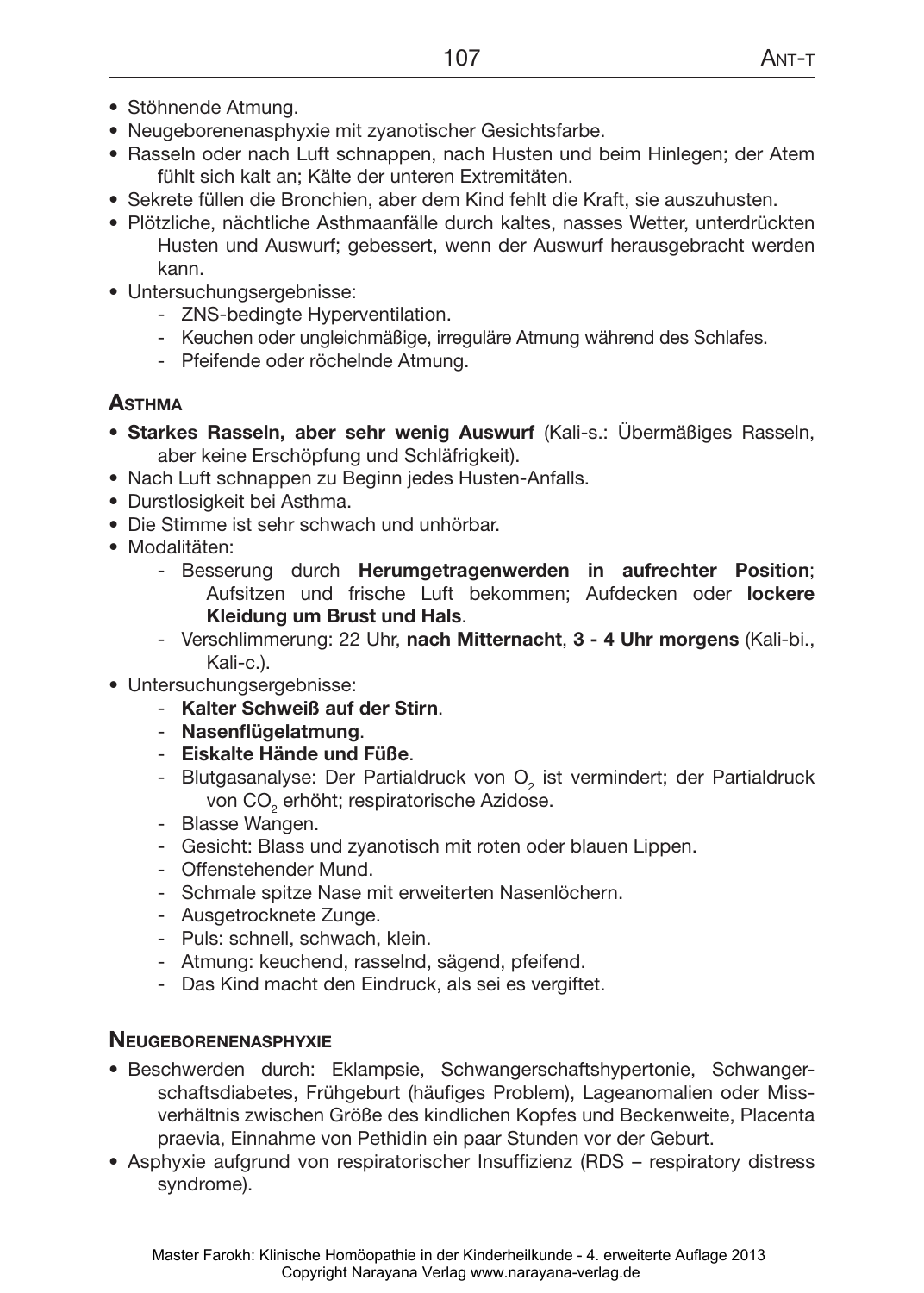- • Zum Zeitpunkt der Geburt ist das Kind blass (wie bei Chin.; wenn das Kind blau ist: Laur. und Op.; wenn es rot ist: Acon.) und atemlos, selbst wenn die Nabelschnur noch pulsiert.
- Komatös oder schläfrig.
- • Viel Schleim im Mund-Rachenraum und in der Luftröhre.
- Modalität: Schlechter durch kaltes Baden.
- Untersuchungsergebnisse:
	- Apgar-Wert zwischen 4 und 7.
	- Apnoe +.
	- Blutgasanalyse: Der Partialdruck von  $\overline{O}_2$  ist vermindert; der Partialdruck von CO $_{\textrm{\tiny{2}}}$  erhöht; respiratorische Azidose.
	- Zyanose ++, zentral sowie peripher.
	- Gesicht: Blass oder dunkelrot mit blauen Lippen.
	- Keuchende Atmung.
	- Rasseln von Schleim in Lungen und Hals.
	- Tachykardie, gefolgt von Bradykardie.
	- Fadenförmiger Puls.

#### **Herz-Kreislauf-Versagen**

(Schließen Sie Ars., Hydr-ac. und Laur. aus, die sehr ähnlich aussehen.)

- Absolute Durstlosigkeit.
- Die Ursache ist für gewöhnlich eine Lungenentzündung oder angeborene zyanotische Herzkrankheit mit Shuntumkehr.
- Modalitäten:
	- Verschlimmerung durch Schwüle oder heißes Wetter.
	- Kinder brauchen eine leicht kühle Raumtemperatur, aber die Luft sollte stehen und nicht zirkulieren (im Gegensatz zu Carbo-veg.).
- Untersuchungsergebnisse:
	- Röntgen/Thorax: Lungenödem.
	- Zyanose ++: Zentral und peripher.
	- Diffuse Rasselgeräusche an der Lungenbasis.
	- EKG: Herzarrhythmien.
	- Echokardiographie: Niedrige Auswurfleistung der Herzkammern.
	- Beinödeme.
	- Elektrolyte: Niedrige Kalzium-, hohe Kaliumwerte.
	- Nasenflügelatmung.
	- Offenstehender Mund.
	- Schmale, spitze Nase mit erweiterten Nasenlöchern.
	- Oberflächliche Atmung.
	- Das Kind macht den Eindruck, als sei es vergiftet.
	- Dicker, weißer Belag auf der Zunge, der eingetrocknet und trocken ist.

#### **Lungenentzündung**

- • Ständiges Stöhnen.
- • Besonders angezeigt in den späteren Stadien der Krankheit.
- • Ältere Kinder können über Übelkeit klagen.
- • Lungenentzündungen, die zu Herzinsuffizienz führen können.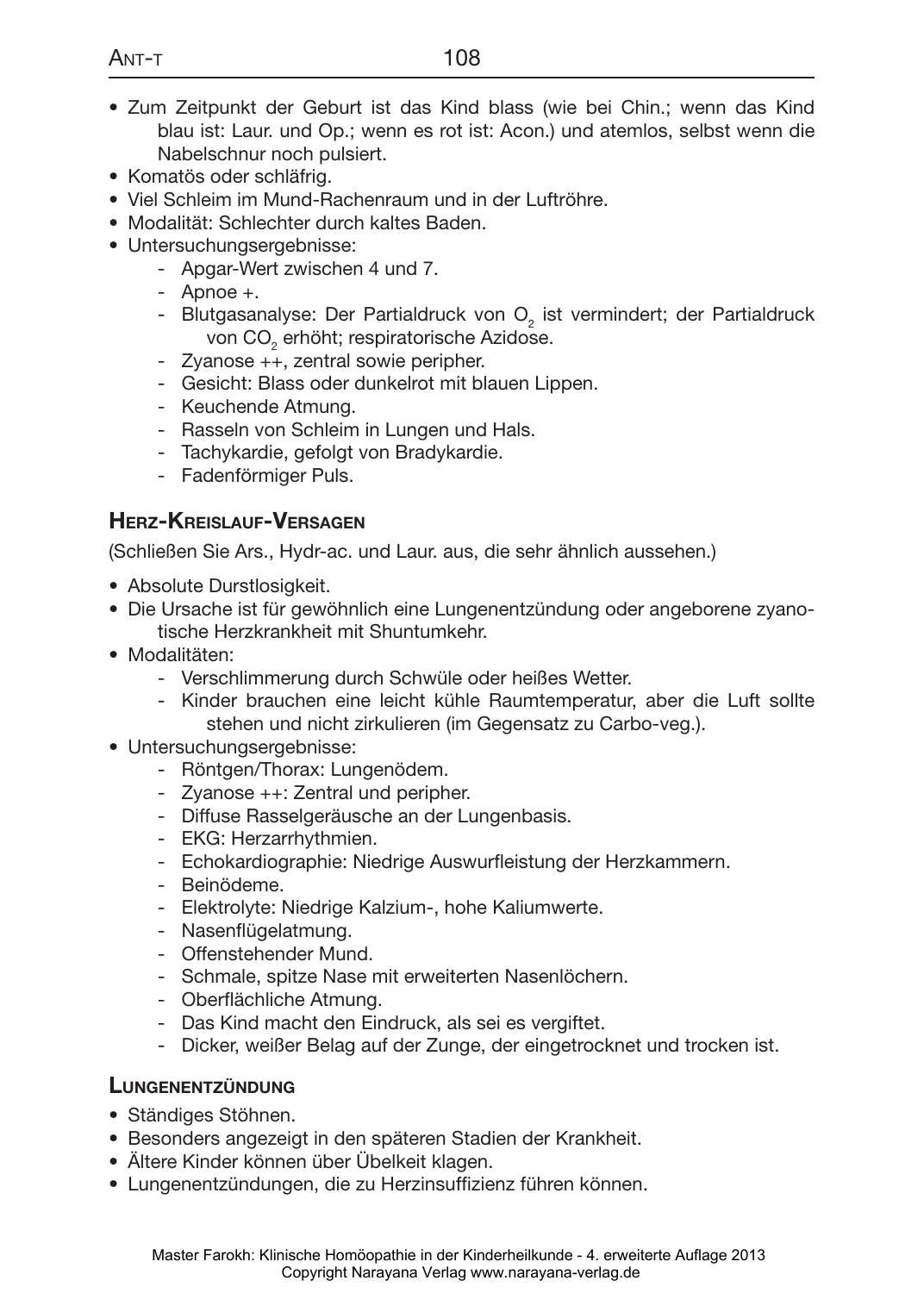- • Rasselnder Husten mit spärlichem Auswurf.
- Schwerkranke Kinder.
- Starker Abscheu vor Essen; jedes erzwungene Füttern, sogar Stillen, führt zu Erbrechen.
- Das Kind möchte nicht gestört, angesprochen oder angeschaut werden.
- • Das Kind weist jedes Bedecken einschließlich Bettlaken und Bettdecken auf Brust und Hals zurück.
- Durstlos trotz Trockenheit der Lippen und der Zunge.
- Modalitäten:
	- Verschlimmert in einem stickigen heißen Zimmer wegen des starken Verlangens nach frischer Luft.
	- Das Kind zieht es vor, mit Kissen abgestützt im Bett zu sitzen, da Atemnot und Husten sich im Liegen verschlimmern.
- Untersuchungsergebnisse:
	- Einsatz der Atemhilfsmuskulatur.
	- Hörbares Knistern.
	- Röntgen/Thorax: Rechts- oder linksseitige Lobärpneumonie oder Bronchopneumonie.
	- Leidender Gesichtsausdruck.
	- Das Gesicht ist blass und schmal.
	- Fingerspitzen und Nägel sind zyanotisch.
	- Nasenflügelatmung.
	- Unregelmäßiger Puls.
	- Trockene Lippen.
	- Offener Mund.
	- Nase: Spitz, schmal, Nasenflügelatmung.
	- Keuchende Atmung.
	- Ausgetrocknete Zunge.
	- Haut: Leichte bläuliche Verfärbung mit kaltem Schweiß.
	- Das Kind macht den Eindruck, als sei es vergiftet.
	- Dicker Belag auf der Zunge.

#### **Pulmonale Infektion bei Neugeborenen und Säuglingen**

Lungenentzündung und Bronchitis bei bronchopulmonalen Missbildungen, Mekoniumaspiration und Wilson-Mikity-Syndrom.

- • Häufig beobachtete Erreger: E. coli, Enterobacter, Pseudomonas, Staphylokokken und Streptokokken der Gruppe B.
- • Der **Husten klingt locker**, doch der **Säugling hustet keinen Schleim ab**. In der Folge wird das Kind schläfrig und entwickelt reichlichen Kopfschweiß. **Wenn die Schläfrigkeit zunimmt, lässt der Husten nach und es kommt zur Zyanose**. Der Puls wird schwach und nicht mehr wahrnehmbar; die Atmung wird flach.
- • Das saugende Neugeborene lässt plötzlich die Brustwarze los und weint laut, als ob es außer Atem sei; es geht ihm nur dann besser, wenn es aufrecht gehalten und umhergetragen wird.
- Untersuchungsergebnisse:
	- Apnoe.
	- Röntgen/Thorax: Grobfleckige Verdichtungen.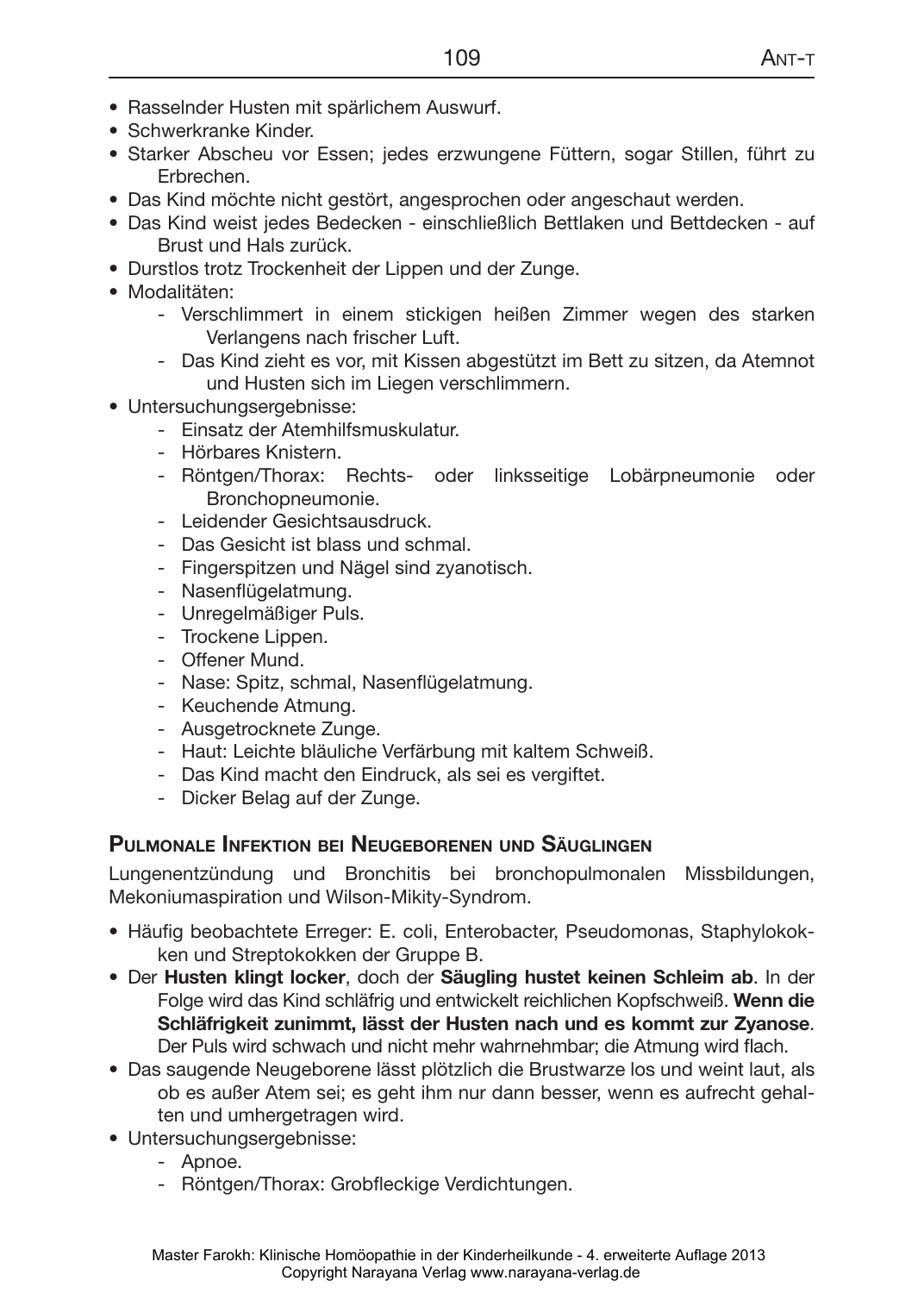- Zyanose.
- Exspiratorischer Stridor.
- Feine Krepitationen (Knistergeräusche der Pleura).
- Grunzende Atmung.
- Subcostale Einziehungen.
- Tachypnoe.

#### **Husten**

- • Asthmatischer Husten Tag und Nacht **mit Schläfrigkeit**.
- Husten durch Zorn, vor (22 23 Uhr) und nach Mitternacht (2 3 oder 4 Uhr), Windpocken, Schreien, während des Zahnens, durch Trinken von Milch, Hunger, im Winter und während des Redens; besser durch Aufstoßen, Auswurf, aufrechtes Sitzen, Umdrehen, um auf der rechten Körperseite zu liegen.
- Husten scheint aus dem Magen zu kommen.
- Husten mit Niesen und Gähnen.
- • Essen verursacht immer Husten, der sich zum Erbrechen von Schleim und Essen steigert, mit Schweiß auf der Stirn.
- An den Hals greifen während des Hustens.
- • Anfälle von kurzem, erstickendem Husten, wobei die Anfälle einander schnell folgen; muss aufrecht sitzen, wenn die nächste Hustenattacke beginnt.
- Weinen vor und während der Hustenattacke.

| Vergleich von Ant-t. und Ipec. bei allergischen und infektiös bedingten<br>Störungen der oberen und unteren Atemwege                                                                                      |                                                                                                                                                                                                                |  |
|-----------------------------------------------------------------------------------------------------------------------------------------------------------------------------------------------------------|----------------------------------------------------------------------------------------------------------------------------------------------------------------------------------------------------------------|--|
| <b>ANTIMONIUM TARTARICUM</b>                                                                                                                                                                              | <b>IPECACUANHA</b>                                                                                                                                                                                             |  |
| Beschwerden:<br>• Zorn bei Kindern.<br>• Masern.<br>• Impfungen.                                                                                                                                          | Beschwerden:<br>• Unterdrückte Neurodermitis,<br>durch lokal aufgebrachte<br>Salben.                                                                                                                           |  |
| Geist:<br>• Teilnahmslosigkeit.<br>• Verlangen, in aufrechter Position getragen zu<br>werden.<br>• Quengelig, weinerlich, will nicht angeschaut oder<br>berührt werden.<br>• Will allein gelassen werden. | Geist:<br>$\bullet$   aunisch.<br>• Schwierig zufrieden zu stellen.                                                                                                                                            |  |
| • Beschwerden bei kaltem Wetter.                                                                                                                                                                          | · Beschwerden bei warmem,<br>nassem Wetter.                                                                                                                                                                    |  |
| Husten:<br>• Extreme Übelkeit, Würgen beim Husten, was zu<br>Frbrechen führt.<br>• Anfallsartiger Husten, aus kurzen Attacken<br>bestehend.                                                               | Husten:<br>• Extreme Übelkeit, Würgen<br>beim Husten, kann aber nicht<br>erbrechen.<br>• Lang anhaltende Hustenanfälle.<br>• Erstickender, unaufhörlicher<br>Husten, das Kind wird steif und<br>blau oder rot. |  |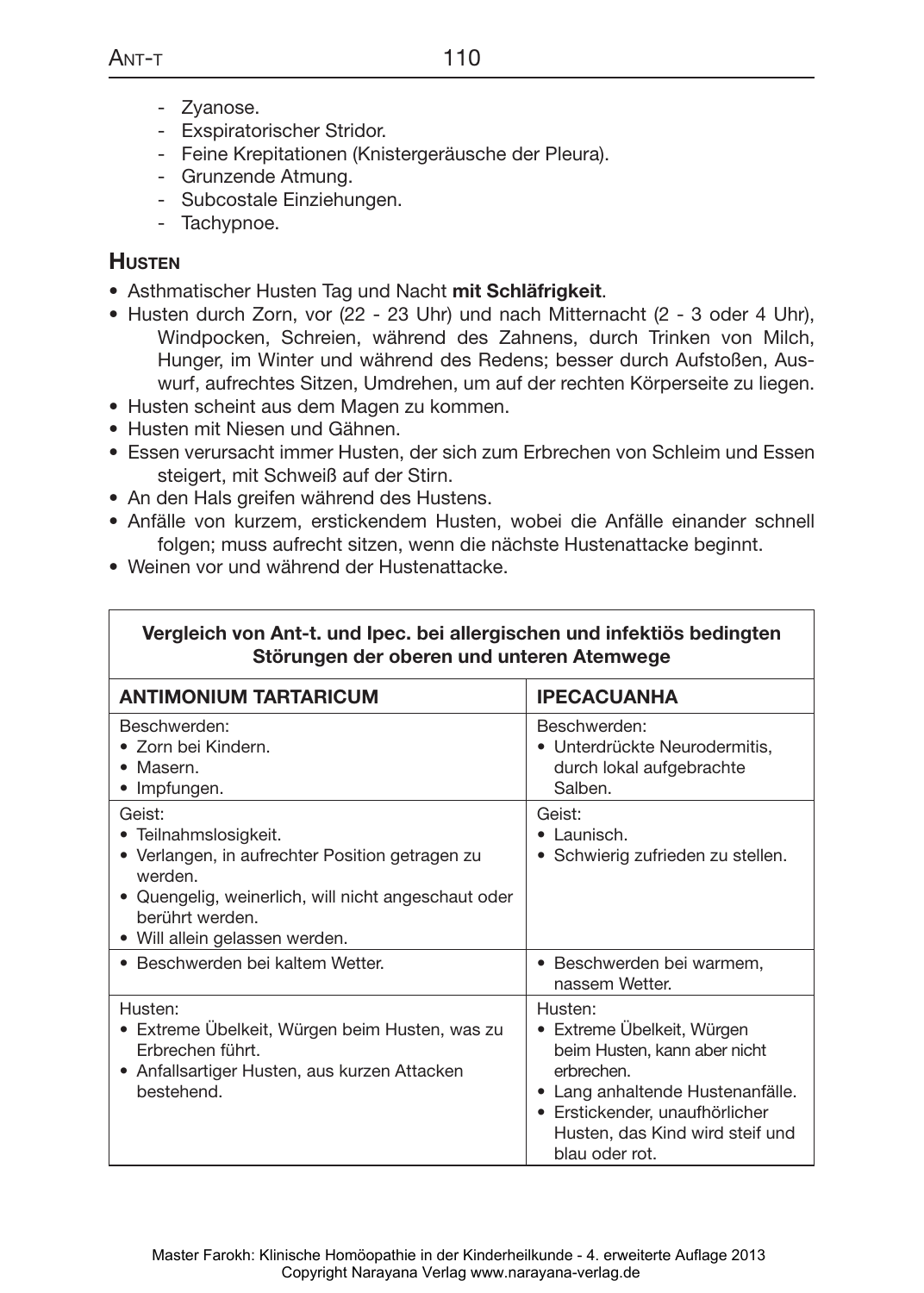| Atmung:<br>· Bauchatmung.<br>• Neugeborenenasphyxie mit kaltem Atem und<br>Zyanose im Gesicht.<br>• Zeitweilig aussetzend, irregulär, unregelmäßig.<br>• Laut, lang, stöhnend.                                                                                                                                                | Atmung:<br>· Langsame, verlängerte<br>Ausatmung<br>$\bullet$ Seufzend<br>• Röchelnd                                                                                                                                                                         |
|-------------------------------------------------------------------------------------------------------------------------------------------------------------------------------------------------------------------------------------------------------------------------------------------------------------------------------|-------------------------------------------------------------------------------------------------------------------------------------------------------------------------------------------------------------------------------------------------------------|
| <b>ANTIMONIUM TARTARICUM</b>                                                                                                                                                                                                                                                                                                  | <b>IPECACUANHA</b>                                                                                                                                                                                                                                          |
| Modalitäten:<br>Schlechter<br>$\bullet$ 2 - 4 Uhr morgens.<br>• Liegen auf der linken Seite.<br>• Trinken von Milch.<br>• Warmer Raum.<br>Besser:<br>• Aufstoßen und Auswurf.<br>• Drehen, um auf der rechten Seite zu liegen.<br>· Will gefächelt werden oder im klimatisierten<br>Zimmer sein (im direkten Luftstrom sein). | Modalitäten:<br>Schlechter<br>• Abends.<br>• Hinlegen.<br>• Essen von Früchten.<br>• Warmer Raum.<br>Besser:<br>• Nach dem Fssen.<br>• Frische Luft.<br>• Aufrecht sitzen.<br>• Will Türen und Fenster offen<br>haben (möchte sogar Durchzug<br>im Zimmer). |
| Begleiterscheinungen:<br>• Kalter Atem und kalte Extremitäten.<br>• Zucken des Gesichts.<br>Nasenflügelatmung.<br>Durstig.<br>· Zunge: dicker, weißer Belag.                                                                                                                                                                  | Begleiterscheinungen:<br>• Durstlos.<br>• Zunge: Sauber, rot, spitz, mit<br>Speichelfluss.                                                                                                                                                                  |

#### **Brust**

- • Akute Lungenentzündung oder Bronchitis bei Säuglingen mit trockener, brauner Zunge.
- Schmerz in der Brust beim Husten mit erschwerter Atmung.
- • Lungenentzündung, die zu respiratorischer Insuffizienz führt (Camph, Laur, Op).
- • Rheumatische Herzkrankheit mit Herzentzündung.
- Untersuchungsergebnisse:
	- Zyanose.
	- Röntgen: Eingefallene Lunge (Atelektase), Herzdilatation, Hepatisation der Lungen und Lungenödeme.

# **Chronische Herzinsuffizienz (CHF)**

- Beschwerden durch: Rheumatische Herzerkrankung.
- • Extreme Nahrungsmittelintoleranz; Essen verursacht Husten, das in Würgen und Erbrechen endet.
- Schwäche, Atemnot schlechter in einem warmen Zimmer, besser in der frischen Luft.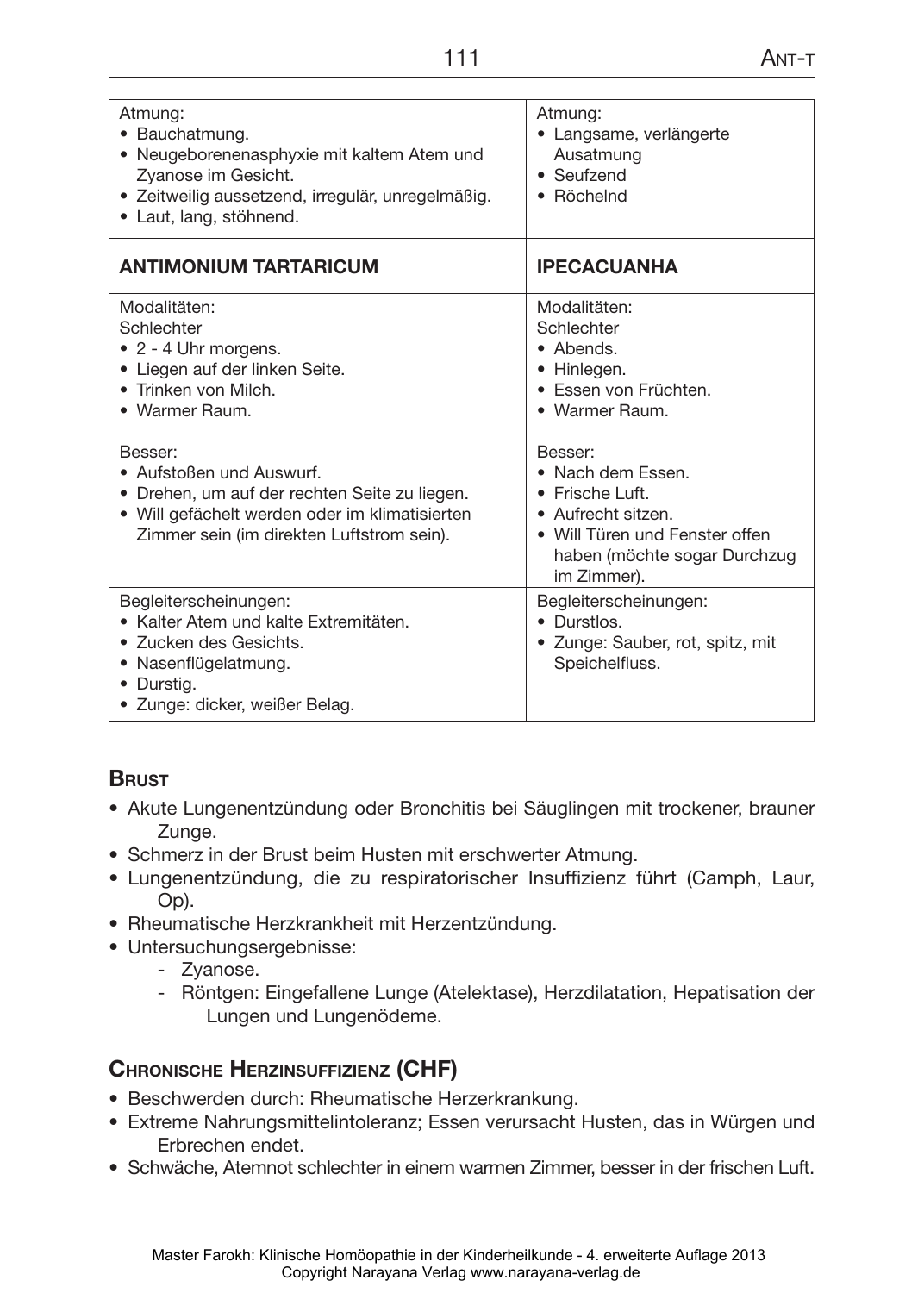- Untersuchungsergebnisse:
	- Blaue Lippen und Fingernägel.
	- Zyanose.
	- Eindrückbare Ödeme der Beine und Knöchel.
	- Rasselnde Atmung.

#### **Rücken**

- Untersuchungsergebnis:
	- Schweiß in der Zervikalregion.

#### **Extremitäten**

- • Wadenkrämpfe im Schlaf und bei Kindern, die unter Diarrhoe leiden (Hypokaliämie).
- Untersuchungsergebnisse:
	- Eiskalte Hände, besonders die Fingerspitzen.
	- Kalter Schweiß in den Handflächen.
	- Zyanose mit bläulicher Verfärbung der Hände.
	- Daumen sind nach innen gezogen.

## **Schlaf**

- • Schläfrigkeit und tiefe Erschöpfung bei den meisten Beschwerden (z. B. während und nach dem Husten, beim Stuhlgang oder Erbrechen, bei Diarrhoe, Fieber, Bauchschmerzen oder Lungenentzündung).
- • Während des Schlafes: Wadenkrämpfe, Zähneknirschen, unregelmäßige Atmung oder Keuchen, Stöhnen, Murmeln und Kreischen.
- Ruhelosigkeit mit Umherwerfen im Bett.
- • Aufschrecken vom Schlaf wie aus Entsetzen über einen schlechten Traum oder aus dem Gefühl zu ersticken.

#### **Fieber**

- • Beschwerden durch: Feuchte Witterung, virale oder bakterielle Infektion, gewöhnlich während des Winters oder zu Beginn des Frühlings.
- • Frost:
	- **Gänsehaut und eiskalte Haut**.
	- Während des Fieberfrostes: Schläfrigkeit, nach Luft schnappen, bleiches Gesicht, Durstlosigkeit, Schwäche in den Gliedmaßen.
	- Schlechter durch Bewegung, frische Luft (Ars.) und am Nachmittag (nach 15 Uhr).
- Hitze:
	- Gemütssymptome: Das Kind **klammert** sich fest an seine Begleiter, **verlangt, getragen zu werden,** weint grundlos und erlaubt es dem Arzt oder der Krankenschwester nicht, in seine Nähe zu kommen.
	- Körperliche Symptome: Kalter Schweiß auf der Stirn, starkes Verlangen nach sauren Dingen und Fruchtsäften, Kopfschmerz, Murmeln im Delirium, Ruhelosigkeit, betäubender Schlaf, Tachykardie und **Durstlosigkeit trotz ausgetrockneter Zunge mit roten Rändern**.
	- Verschlimmerung durch Husten (Husten verstärkt das Fieber), Anstrengung, Bewegung und Schlaf (trockene Hitze treibt ihn aus dem Bett).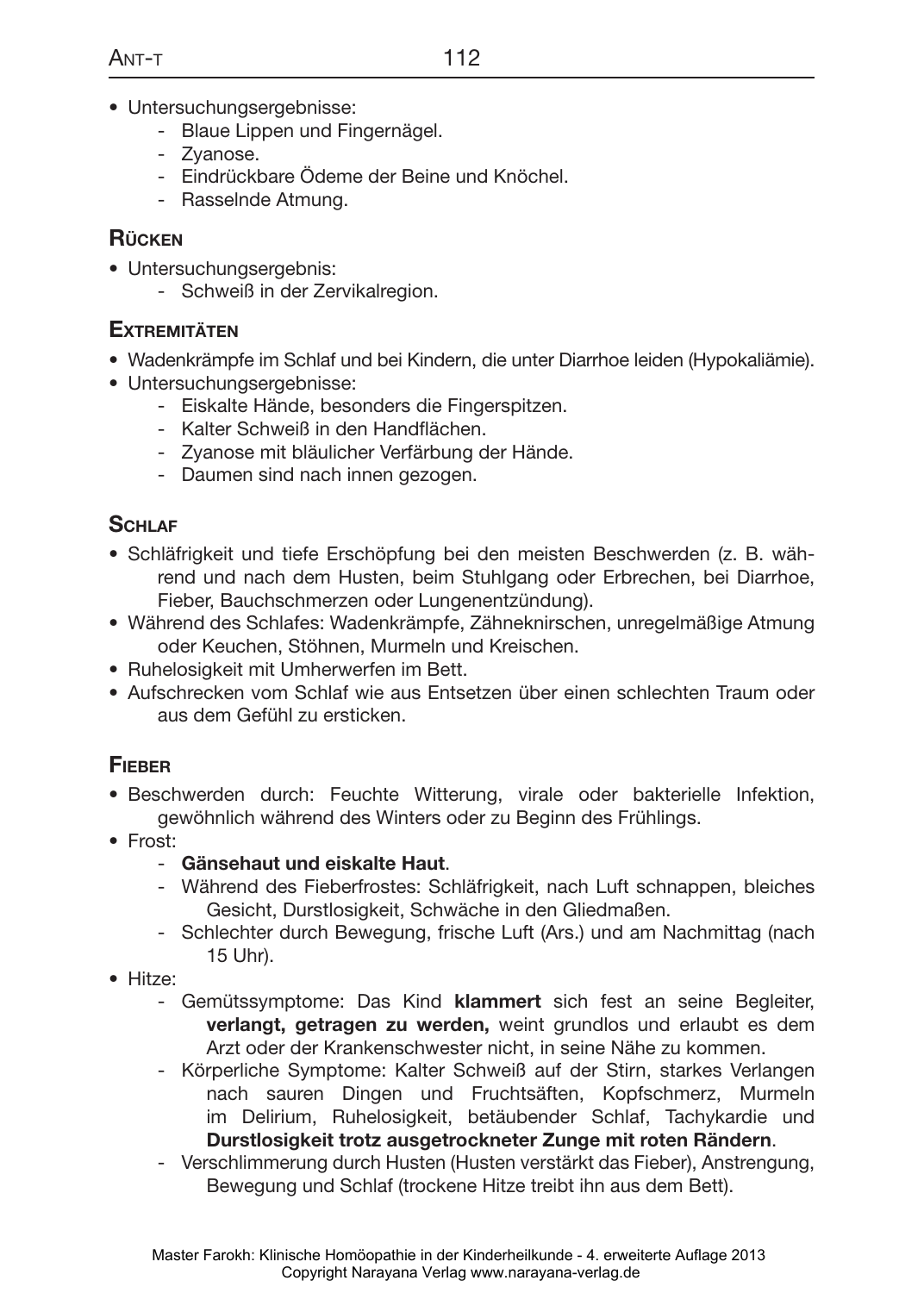- Schweiß:
	- **Entkräftendes Schwitzen**.
	- Reichlicher, kalter, klammer oder klebriger Schweiß.

## **Haut**

- • Beschwerden durch **unterdrückte Läsionen** bei Neurodermitis und Krätze.
- • Nützlich in Fällen von Windpocken und Masern, bei denen es **nicht zum Ausschlag kommt**.
- Untersuchungsergebnisse:
	- Sommersprossen.
	- Gänsehaut.
	- Eiskalte, zyanotische Haut.
	- Impetigo.
	- Wundreiben.
	- Papillom.
	- Vitiligo.

## **Konvulsionen**

- Beschwerden durch: Gehirnhautentzündung, unterdrückte Ekzeme.
- Während der Konvulsionen: Zyanose, Kreischen, Daumen sind nach innen gezogen, Weinen.
- • Epileptiforme Konvulsionen mit Verlust des Bewusstseins.

# **Allgemeines**

- • **Mattigkeit, schwacher Puls und zitternde Schwäche** bei den meisten akuten Beschwerden (während des Hustens, bei Fieber, Diarrhoe, Übelkeit, Schmerz, Erbrechen).
- Beschwerden durch: Wetterwechsel; kaltes, nasses Wetter, Masern und Impfungen.
- • Anämie.
- Angiome.
- Kollaps und Zyanose bei Säuglingen.
- • Verlangen, angefächelt zu werden, was die Beschwerden bessert.
- Periphere Ödeme aufgrund von Nierenerkrankungen.
- • Hydrogenoide Konstitution; es kommt zu Infektionen der oberen und unteren Atemwege, wenn er kaltem, nassem Wetter ausgesetzt wird.
- • Hypothermie mit Mangel an Lebenswärme, aber Wärme verschlimmert.
- • Puls: Unregelmäßig, klein, weich, fadenförmig, zittrig, schwach, fast nicht wahrnehmbar.
- Nützlich in Fällen von Septikämie und anaphylaktischem Schock.
- Wenn Erkrankungen wie Masern, Windpocken, Impetigo und eitrige Hauterkrankungen mit lokalen Salben und systemischen Antibiotika behandelt werden, was später dazu führt, dass das Kind respiratorische Allergien, Epilepsie, Chorea und Dumpfheit mit Verwirrung beim Lernen entwickelt.
- Schlechter durch jegliche Form von Kälte.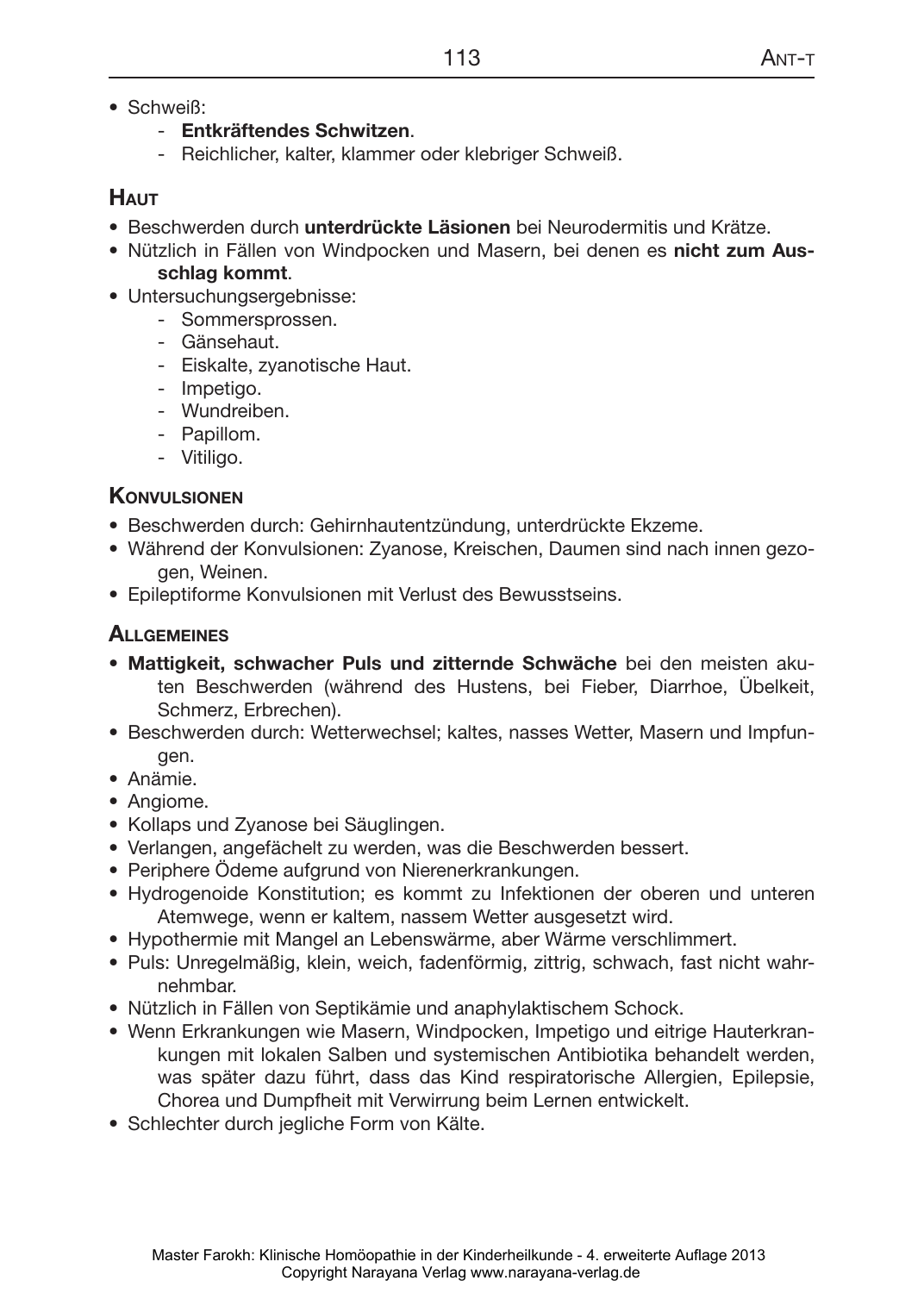# **Benzoicum acidum**

(Benzoesäure – Benz-ac.)

## **Charakteristische Merkmale**

- ¾ Viele Fehler in der Schule; beim Schreiben, indem sie Buchstaben und Worte auslassen, und auch beim Sprechen lassen sie Worte aus.
- $\triangleright$  Reizbar und deshalb oft lautes Schreien.
- $\triangleright$  Kinder wollen auf den Arm und nicht in ihrer Wiege oder ihrem Bett liegen. Auch größere Kinder wollen sich nicht hinlegen, sondern getragen werden.
- ¾ Das Kind zittert, schaudert oder bekommt einen großen Schreck, wenn es Menschen mit Behinderungen sieht.
- ¾ Zystische Tumoren auf den Lidern wie z. B. ein Chalazion (Hirsekorn).
- $\triangleright$  Beißt auf die Unterlippe.
- ¾ Niesen bei jeglicher Staubbelastung.
- $\triangleright$  Rissige Zunge.
- ¾ **Bettnässen** in der ersten Nachthälfte; hat sich angewöhnt, ständig zu urinieren, und einen permanenten Harndrang entwickelt. Der Urin riecht streng und ist bräunlich oder dunkelbraun; offensiver Urin, der durch die im Urin vorhandene Harnsäure streng nach Ammoniak riecht. Sehr selten Sediment im Urin.
- ¾ Durchfall bei Zahnung. Schaumiger, reichlicher, vergorener Stuhl, wie Seifenlauge oder wie klares schaumiges Wasser; riecht penetrant nach Aas.
- ¾ Rheumatismus bei Kindern mit einer ausgeprägten Familiengeschichte von Sykose mit Gicht, Arthrose und Gonorrhoe. Die Fußgelenke, Finger und Hände sind am meisten betroffen.
- $\triangleright$  Schweiß beim Essen.
- $\triangleright$  Mehr Schweiß auf der Stirn.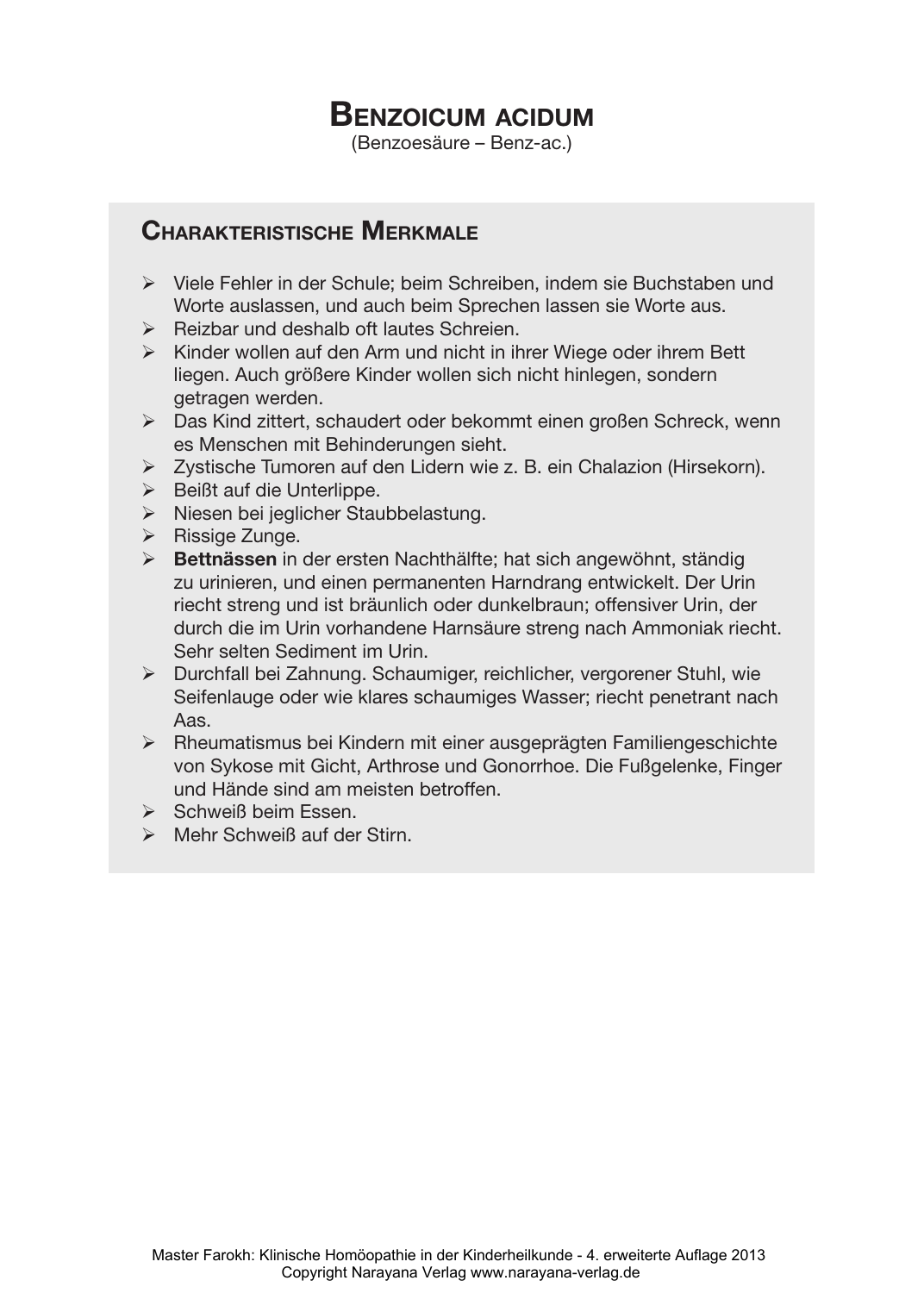# **Klinisches Repertorium der kindlichen KONSTITUTIONSMITTEL**

*(Anmerkung des Herausgebers: Das Repertorium erhebt keinen Anspruch auf Vollständigkeit. Die Mittel, welche im Repertorium genannt werden, sind nicht alle in der Arzneimittellehre vorhanden.)*

# **A**

| Abführmittelmissbrauch       | Agar, Ant-c, Bry, Coloc, Lach, Nux-v, Op, Puls                                                                                                                                                                                                                                                                                                                                                                                                                                                                          |
|------------------------------|-------------------------------------------------------------------------------------------------------------------------------------------------------------------------------------------------------------------------------------------------------------------------------------------------------------------------------------------------------------------------------------------------------------------------------------------------------------------------------------------------------------------------|
| Abmagerung                   | Abrot, Acet-ac, Ambr, Apis, Ars, Arum-t, Bac,<br>Bar-c, Bar-m, Bell, Bor, Bufo, Calc, Calc-hp,<br>Calc-sil, Carc, Caust, Chin, Chir-f, Cina, Cupr,<br>Ferr, Graph, lodof, lod, Kali-p, Kreos, Lac-ac,<br>Lach, Led, Lyc, Mag-c, Maland, Mosch, Mygal,<br>Nat-m, Nit-ac, Nux-v, Ol-j, Op, Phos, Pin-s, Plb,<br>Psor, Puls, Sacch, Sanic, Sec, Sep, Sil, Staph,<br>Sulph, Sulph-i, Syph, Tarent, Teucr, Ther, Thuj,<br>Thyr, Tub, Tub-a, Tub-m, V-A-B, Verat                                                              |
| Abszesse                     | Anan, Ant-c, Ant-t, Apis, Arn, Ars, Asaf, Aur, Bac,<br>Bar-c, Bar-s, Bell, Berb, Bor, Brom, Bry, Bufo, Calc,<br>Calc-hp, Calc-m, Calc-p, Calc-pic, Calc-sil, Caps,<br>Carb-v, Carc, Caust, Cham, Con, Crot-h, Elat,<br>FI-ac, Hecla, Hep, Ign, Iod, Jug-r, Kali-br, Kali-c,<br>Kali-i, Kali-p, Lac-c, Lac-h, Lach, Led, Lyc, Mag-c,<br>Merc, Narc-ps, Nat-m, Nat-sil, Nit-ac, Nux-v,<br>Ph-ac, Phos, Pyrog, Psor, Puls, Rhus-t, Sanic,<br>Sil, Staph, Stram, Sulph, Sulph-i, Syph, Tarent,<br>Tarent-c, Ther, Thuj, Tub |
| Achalasie                    | Zinc                                                                                                                                                                                                                                                                                                                                                                                                                                                                                                                    |
| Addison M.                   | Ant-c, Bac, Calc, Calc-p, Caust, Chin, Iod, Nat-m,<br>Phos, Sil                                                                                                                                                                                                                                                                                                                                                                                                                                                         |
| Adenitis                     | Apis, Bar-s, Kali-c, Kali-m, Merc                                                                                                                                                                                                                                                                                                                                                                                                                                                                                       |
| Adenoide                     | Agra, Calc, Calc-p, Carc, Lyc, Mag-c, Psor, Spig,<br>Staph, Sulph, Thuj, Tub                                                                                                                                                                                                                                                                                                                                                                                                                                            |
| Adipositas s. Fettleibigkeit |                                                                                                                                                                                                                                                                                                                                                                                                                                                                                                                         |
| Adenopathie                  | Bar-c                                                                                                                                                                                                                                                                                                                                                                                                                                                                                                                   |
| AIDS s. HIV                  |                                                                                                                                                                                                                                                                                                                                                                                                                                                                                                                         |
| Akne                         | Amph, Ant-c, Aran, Ars-i, Bar-s, Bell-p, Bov,<br>Brom, Bufo, Calc, Calc-pic, Caps, Carb-v, Carc,<br>Chlorpr, Graph, Hydr, Kali-br, Kali-c, Kali-m,<br>Lac-c, Lyc, Mag-m, Maland, Med, Nit-ac, Nux-v,<br>Psor, Puls, Sep, Sil, Staph, Thuj, Tub, Viol-t                                                                                                                                                                                                                                                                  |
| Akne rosacea                 | Ars, Aur, Calc, Calc-sil, Caust, Kreos, Phos, Sil,<br>Staph, Sulph-i, Viol-t                                                                                                                                                                                                                                                                                                                                                                                                                                            |
| Akromegalie                  | Bar-c, Carc, Med, Thyr                                                                                                                                                                                                                                                                                                                                                                                                                                                                                                  |